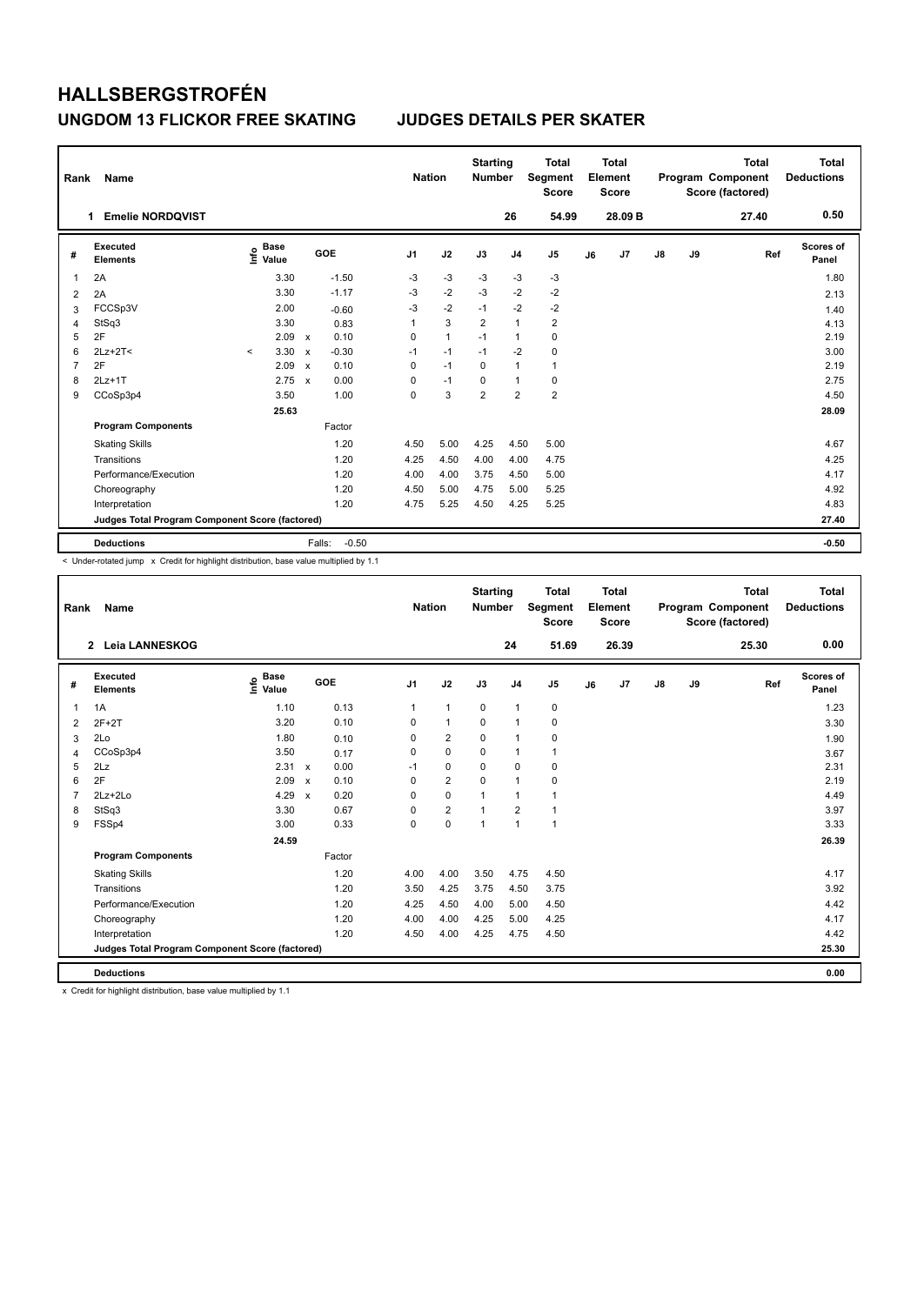| Rank           | Name                                            |                                  |                           |         | <b>Nation</b>  |                | <b>Starting</b><br><b>Number</b> |                         | <b>Total</b><br>Segment<br><b>Score</b> |    | <b>Total</b><br>Element<br><b>Score</b> |               |    | <b>Total</b><br>Program Component<br>Score (factored) | Total<br><b>Deductions</b> |
|----------------|-------------------------------------------------|----------------------------------|---------------------------|---------|----------------|----------------|----------------------------------|-------------------------|-----------------------------------------|----|-----------------------------------------|---------------|----|-------------------------------------------------------|----------------------------|
|                | <b>Emelie LING</b><br>3                         |                                  |                           |         |                |                |                                  | 23                      | 50.49                                   |    | 24.09                                   |               |    | 26.90                                                 | 0.50                       |
| #              | <b>Executed</b><br><b>Elements</b>              | <b>Base</b><br>e Base<br>⊆ Value |                           | GOE     | J <sub>1</sub> | J2             | J3                               | J <sub>4</sub>          | J <sub>5</sub>                          | J6 | J7                                      | $\mathsf{J}8$ | J9 | Ref                                                   | Scores of<br>Panel         |
| 1              | 2Lz                                             | 2.10                             |                           | 0.30    | 0              | $\overline{2}$ | $\overline{1}$                   | $\mathbf{1}$            | $\mathbf{1}$                            |    |                                         |               |    |                                                       | 2.40                       |
| 2              | 2F                                              | 1.90                             |                           | 0.30    | 1              | $\mathbf{1}$   | $\overline{1}$                   | $\overline{1}$          | $\overline{1}$                          |    |                                         |               |    |                                                       | 2.20                       |
| 3              | $2S+2T$                                         | 2.60                             |                           | 0.13    | 0              | $\mathbf{1}$   | 0                                | $\overline{1}$          | 1                                       |    |                                         |               |    |                                                       | 2.73                       |
| 4              | CCoSp3p4                                        | 3.50                             |                           | 0.50    | 0              | $\overline{2}$ | 1                                | $\overline{1}$          |                                         |    |                                         |               |    |                                                       | 4.00                       |
| 5              | StSq3                                           | 3.30                             |                           | 0.50    | 0              | $\mathbf{1}$   | $\overline{1}$                   | $\overline{\mathbf{c}}$ | 1                                       |    |                                         |               |    |                                                       | 3.80                       |
| 6              | 1A                                              | 1.21                             | $\mathsf{x}$              | 0.13    | 0              | $\mathbf{1}$   | 1                                | $\mathbf 0$             | $\mathbf{1}$                            |    |                                         |               |    |                                                       | 1.34                       |
| $\overline{7}$ | 2Lz                                             | 2.31                             | $\boldsymbol{\mathsf{x}}$ | 0.00    | 0              | $\mathbf 0$    | $\Omega$                         | $\mathbf 0$             | $\mathbf{1}$                            |    |                                         |               |    |                                                       | 2.31                       |
| 8              | $2Lo+2T$                                        | 3.41                             | $\boldsymbol{\mathsf{x}}$ | $-0.90$ | $-3$           | $-3$           | $-3$                             | $-3$                    | $-3$                                    |    |                                         |               |    |                                                       | 2.51                       |
| 9              | FCSSp2                                          | 2.30                             |                           | 0.50    | 1              | $\mathbf{1}$   | $\overline{1}$                   | $\overline{1}$          | $\mathbf{1}$                            |    |                                         |               |    |                                                       | 2.80                       |
|                |                                                 | 22.63                            |                           |         |                |                |                                  |                         |                                         |    |                                         |               |    |                                                       | 24.09                      |
|                | <b>Program Components</b>                       |                                  |                           | Factor  |                |                |                                  |                         |                                         |    |                                         |               |    |                                                       |                            |
|                | <b>Skating Skills</b>                           |                                  |                           | 1.20    | 4.00           | 4.75           | 3.75                             | 5.00                    | 4.75                                    |    |                                         |               |    |                                                       | 4.50                       |
|                | Transitions                                     |                                  |                           | 1.20    | 3.75           | 4.25           | 3.50                             | 5.00                    | 4.75                                    |    |                                         |               |    |                                                       | 4.25                       |
|                | Performance/Execution                           |                                  |                           | 1.20    | 4.00           | 4.50           | 3.75                             | 5.25                    | 5.25                                    |    |                                         |               |    |                                                       | 4.58                       |
|                | Choreography                                    |                                  |                           | 1.20    | 4.00           | 4.75           | 4.00                             | 5.25                    | 5.25                                    |    |                                         |               |    |                                                       | 4.67                       |
|                | Interpretation                                  |                                  |                           | 1.20    | 3.75           | 4.25           | 4.00                             | 5.00                    | 5.25                                    |    |                                         |               |    |                                                       | 4.42                       |
|                | Judges Total Program Component Score (factored) |                                  |                           |         |                |                |                                  |                         |                                         |    |                                         |               |    |                                                       | 26.90                      |
|                | <b>Deductions</b>                               |                                  | Falls:                    | $-0.50$ |                |                |                                  |                         |                                         |    |                                         |               |    |                                                       | $-0.50$                    |

x Credit for highlight distribution, base value multiplied by 1.1

| Rank           | Name                                            |                   |               |              |         | <b>Nation</b>  |                | <b>Starting</b><br><b>Number</b> |                | <b>Total</b><br>Segment<br><b>Score</b> |    | <b>Total</b><br>Element<br><b>Score</b> |    |    | <b>Total</b><br>Program Component<br>Score (factored) | <b>Total</b><br><b>Deductions</b> |
|----------------|-------------------------------------------------|-------------------|---------------|--------------|---------|----------------|----------------|----------------------------------|----------------|-----------------------------------------|----|-----------------------------------------|----|----|-------------------------------------------------------|-----------------------------------|
|                | 4 Sigrid TELLISKIVI                             |                   |               |              |         |                |                |                                  | 25             | 49.32                                   |    | 24.12                                   |    |    | 25.70                                                 | 0.50                              |
| #              | Executed<br><b>Elements</b>                     | e Base<br>E Value | <b>Base</b>   | GOE          |         | J <sub>1</sub> | J2             | J3                               | J <sub>4</sub> | J <sub>5</sub>                          | J6 | J7                                      | J8 | J9 | Ref                                                   | <b>Scores of</b><br>Panel         |
| $\mathbf{1}$   | 2F                                              |                   | 1.90          |              | 0.30    | 1              | $\mathbf{1}$   | $\mathbf{1}$                     | $\mathbf{1}$   | 0                                       |    |                                         |    |    |                                                       | 2.20                              |
| 2              | 1A                                              |                   | 1.10          |              | 0.00    | $\Omega$       | $\mathbf 0$    | 0                                | $\mathbf 0$    | 0                                       |    |                                         |    |    |                                                       | 1.10                              |
| 3              | 3S<<                                            | <<                | 1.30          | $-0.60$      |         | $-3$           | $-3$           | $-3$                             | $-3$           | $-3$                                    |    |                                         |    |    |                                                       | 0.70                              |
| $\overline{4}$ | CCoSp3p4                                        |                   | 3.50          |              | 0.50    | 0              | $\mathbf{1}$   | $\mathbf{1}$                     | $\mathbf{1}$   | $\mathbf{1}$                            |    |                                         |    |    |                                                       | 4.00                              |
| 5              | StSq2                                           |                   | 2.60          |              | 0.50    | 0              | $\overline{2}$ | $\mathbf{1}$                     | $\overline{1}$ | 1                                       |    |                                         |    |    |                                                       | 3.10                              |
| 6              | $2Lz+2Lo$                                       |                   | 4.29 $\times$ |              | 0.30    | 1              | $\overline{2}$ | $\mathbf{1}$                     | 1              | 1                                       |    |                                         |    |    |                                                       | 4.59                              |
| $\overline{7}$ | $2F+2T$                                         |                   | 3.52          | $\mathsf{x}$ | 0.10    | 0              | $\mathbf 0$    | $\mathbf{1}$                     | $\overline{1}$ | 0                                       |    |                                         |    |    |                                                       | 3.62                              |
| 8              | 2Lz                                             |                   | 2.31          | $\mathsf{x}$ | 0.20    | 0              | $\mathbf 0$    | $\mathbf{1}$                     | $\mathbf{1}$   | $\mathbf{1}$                            |    |                                         |    |    |                                                       | 2.51                              |
| 9              | FSSp3                                           |                   | 2.60          | $-0.30$      |         | $-2$           | $-1$           | $-1$                             | $\Omega$       | $-1$                                    |    |                                         |    |    |                                                       | 2.30                              |
|                |                                                 |                   | 23.12         |              |         |                |                |                                  |                |                                         |    |                                         |    |    |                                                       | 24.12                             |
|                | <b>Program Components</b>                       |                   |               | Factor       |         |                |                |                                  |                |                                         |    |                                         |    |    |                                                       |                                   |
|                | <b>Skating Skills</b>                           |                   |               |              | 1.20    | 4.00           | 4.75           | 4.00                             | 4.50           | 4.75                                    |    |                                         |    |    |                                                       | 4.42                              |
|                | Transitions                                     |                   |               |              | 1.20    | 3.50           | 4.25           | 4.00                             | 4.25           | 3.75                                    |    |                                         |    |    |                                                       | 4.00                              |
|                | Performance/Execution                           |                   |               |              | 1.20    | 4.00           | 4.75           | 4.25                             | 4.50           | 4.50                                    |    |                                         |    |    |                                                       | 4.42                              |
|                | Choreography                                    |                   |               |              | 1.20    | 3.75           | 5.00           | 4.25                             | 4.75           | 4.00                                    |    |                                         |    |    |                                                       | 4.33                              |
|                | Interpretation                                  |                   |               |              | 1.20    | 3.75           | 4.00           | 4.50                             | 4.25           | 4.75                                    |    |                                         |    |    |                                                       | 4.25                              |
|                | Judges Total Program Component Score (factored) |                   |               |              |         |                |                |                                  |                |                                         |    |                                         |    |    |                                                       | 25.70                             |
|                | <b>Deductions</b>                               |                   |               | Falls:       | $-0.50$ |                |                |                                  |                |                                         |    |                                         |    |    |                                                       | $-0.50$                           |

<< Downgraded jump x Credit for highlight distribution, base value multiplied by 1.1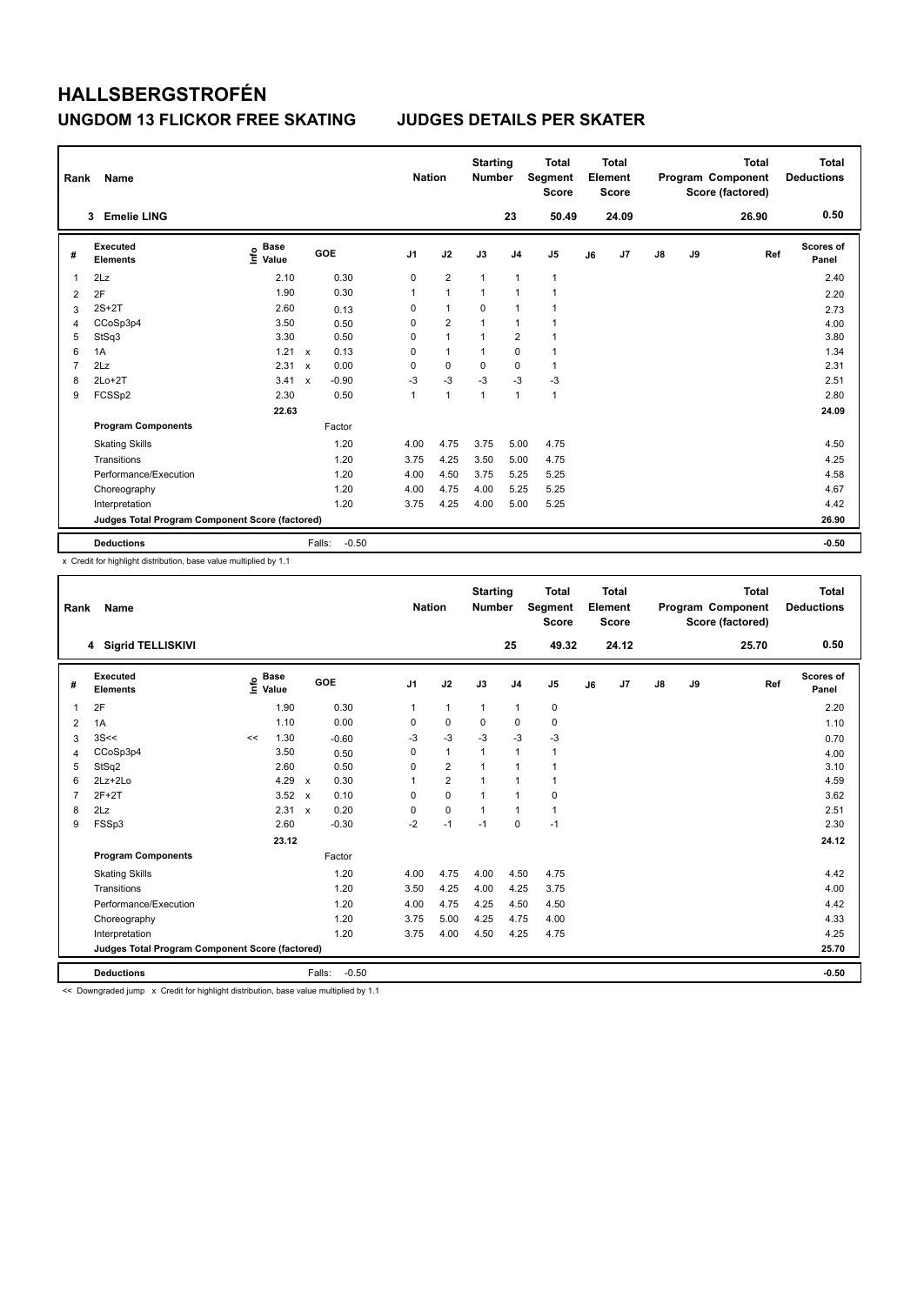| Rank | Name                                            |                                  |              |         |                | <b>Nation</b> | <b>Starting</b><br><b>Number</b> |                | <b>Total</b><br>Segment<br><b>Score</b> |    | Total<br>Element<br>Score |               |    | <b>Total</b><br>Program Component<br>Score (factored) | <b>Total</b><br><b>Deductions</b> |
|------|-------------------------------------------------|----------------------------------|--------------|---------|----------------|---------------|----------------------------------|----------------|-----------------------------------------|----|---------------------------|---------------|----|-------------------------------------------------------|-----------------------------------|
|      | <b>Julia BROVALL</b><br>5                       |                                  |              |         |                |               |                                  | 22             | 47.19                                   |    | 23.99 B                   |               |    | 23.20                                                 | 0.00                              |
| #    | <b>Executed</b><br><b>Elements</b>              | <b>Base</b><br>e Base<br>⊆ Value |              | GOE     | J <sub>1</sub> | J2            | J3                               | J <sub>4</sub> | J <sub>5</sub>                          | J6 | J7                        | $\mathsf{J}8$ | J9 | Ref                                                   | Scores of<br>Panel                |
| 1    | 2A                                              | 3.30                             |              | $-1.50$ | $-3$           | $-3$          | $-2$                             | $-3$           | -3                                      |    |                           |               |    |                                                       | 1.80                              |
| 2    | $2Lo+2T$                                        | 3.10                             |              | 0.00    | $-1$           | $\mathbf 0$   | $\Omega$                         | $\mathbf{1}$   | 0                                       |    |                           |               |    |                                                       | 3.10                              |
| 3    | $2Lz + 2T$                                      | 3.40                             |              | $-0.60$ | $-2$           | $-2$          | $-2$                             | $-2$           | $-2$                                    |    |                           |               |    |                                                       | 2.80                              |
| 4    | CCoSp3p3                                        | 3.00                             |              | 0.17    | 0              | $\mathbf 0$   | $-1$                             | $\mathbf{1}$   | $\mathbf{1}$                            |    |                           |               |    |                                                       | 3.17                              |
| 5    | StSq3                                           | 3.30                             |              | 0.50    | 0              | $\mathbf{1}$  | 1                                | $\mathbf{1}$   | $\mathbf{1}$                            |    |                           |               |    |                                                       | 3.80                              |
| 6    | 2Lz                                             | 2.31                             | $\mathsf{x}$ | $-0.10$ | $-1$           | $-1$          | $\mathbf 0$                      | $\mathbf 0$    | $\mathbf 0$                             |    |                           |               |    |                                                       | 2.21                              |
| 7    | 2Lo                                             | 1.98                             | $\mathsf{x}$ | 0.00    | 0              | $\mathbf 0$   | 0                                | $\mathbf 0$    | 0                                       |    |                           |               |    |                                                       | 1.98                              |
| 8    | 2S                                              | 1.43                             | $\mathsf{x}$ | 0.00    | $-1$           | 0             | 0                                | $\mathbf 1$    | 0                                       |    |                           |               |    |                                                       | 1.43                              |
| 9    | FCSSp2                                          | 2.30                             |              | $-0.60$ | $-2$           | $-2$          | $-2$                             | $-2$           | $-1$                                    |    |                           |               |    |                                                       | 1.70                              |
|      |                                                 | 24.12                            |              |         |                |               |                                  |                |                                         |    |                           |               |    |                                                       | 23.99                             |
|      | <b>Program Components</b>                       |                                  |              | Factor  |                |               |                                  |                |                                         |    |                           |               |    |                                                       |                                   |
|      | <b>Skating Skills</b>                           |                                  |              | 1.20    | 3.75           | 4.25          | 4.00                             | 4.25           | 4.50                                    |    |                           |               |    |                                                       | 4.17                              |
|      | Transitions                                     |                                  |              | 1.20    | 3.75           | 3.75          | 3.50                             | 4.00           | 4.00                                    |    |                           |               |    |                                                       | 3.83                              |
|      | Performance/Execution                           |                                  |              | 1.20    | 3.50           | 3.75          | 3.50                             | 4.00           | 4.25                                    |    |                           |               |    |                                                       | 3.75                              |
|      | Choreography                                    |                                  |              | 1.20    | 3.50           | 3.75          | 4.00                             | 3.75           | 4.00                                    |    |                           |               |    |                                                       | 3.83                              |
|      | Interpretation                                  |                                  |              | 1.20    | 3.25           | 4.00          | 3.75                             | 3.75           | 3.75                                    |    |                           |               |    |                                                       | 3.75                              |
|      | Judges Total Program Component Score (factored) |                                  |              |         |                |               |                                  |                |                                         |    |                           |               |    |                                                       | 23.20                             |
|      | <b>Deductions</b>                               |                                  |              |         |                |               |                                  |                |                                         |    |                           |               |    |                                                       | 0.00                              |

x Credit for highlight distribution, base value multiplied by 1.1

| Rank           | Name                                            |         |                                  |                           |         |                | <b>Nation</b>  |              | <b>Starting</b><br><b>Number</b> |                | <b>Total</b><br>Segment<br><b>Score</b> |    | <b>Total</b><br>Element<br><b>Score</b> |    |    | <b>Total</b><br>Program Component<br>Score (factored) | <b>Total</b><br><b>Deductions</b> |
|----------------|-------------------------------------------------|---------|----------------------------------|---------------------------|---------|----------------|----------------|--------------|----------------------------------|----------------|-----------------------------------------|----|-----------------------------------------|----|----|-------------------------------------------------------|-----------------------------------|
|                | 6 Peggy DELVRET                                 |         |                                  |                           |         |                |                |              |                                  | 18             | 44.20                                   |    | 22.60                                   |    |    | 21.60                                                 | 0.00                              |
| #              | Executed<br><b>Elements</b>                     |         | <b>Base</b><br>e Base<br>⊆ Value |                           | GOE     | J <sub>1</sub> | J2             | J3           |                                  | J <sub>4</sub> | J <sub>5</sub>                          | J6 | J7                                      | J8 | J9 | Ref                                                   | Scores of<br>Panel                |
| 1              | $2Lz+2T$                                        |         | 3.40                             |                           | 0.30    | $\mathbf{1}$   | $\overline{1}$ | $\mathbf{1}$ |                                  | $\mathbf{1}$   | $\mathbf{1}$                            |    |                                         |    |    |                                                       | 3.70                              |
| 2              | 1A                                              |         | 1.10                             |                           | 0.00    | 0              | $\mathbf 0$    | $\mathbf 0$  |                                  | $\mathbf 0$    | $\mathbf 0$                             |    |                                         |    |    |                                                       | 1.10                              |
| 3              | 2F                                              |         | 1.90                             |                           | 0.00    | 0              | $\mathbf 0$    | 0            |                                  | $\mathbf 0$    | 0                                       |    |                                         |    |    |                                                       | 1.90                              |
| 4              | FSSp3                                           |         | 2.60                             |                           | $-0.20$ | 0              | $-1$           | $-1$         |                                  | $\mathbf{1}$   | $-1$                                    |    |                                         |    |    |                                                       | 2.40                              |
| 5              | $2Lo+2T<$                                       | $\prec$ | 2.97                             | $\mathsf{x}$              | $-0.30$ | $-1$           | $-1$           | $\mathbf 0$  |                                  | $-1$           | $-2$                                    |    |                                         |    |    |                                                       | 2.67                              |
| 6              | 2Lz                                             |         | 2.31                             | $\boldsymbol{\mathsf{x}}$ | 0.20    | 0              | 0              | 1            |                                  | $\mathbf{1}$   | $\mathbf{1}$                            |    |                                         |    |    |                                                       | 2.51                              |
| $\overline{7}$ | 2Lo                                             |         | 1.98                             | $\boldsymbol{\mathsf{x}}$ | 0.00    | 0              | $\mathbf 0$    | $\mathbf 0$  |                                  | $\mathbf 0$    | $\pmb{0}$                               |    |                                         |    |    |                                                       | 1.98                              |
| 8              | StSq2                                           |         | 2.60                             |                           | 0.17    | $\Omega$       | $\mathbf 0$    | $\mathbf{1}$ |                                  | $\mathbf{1}$   | 0                                       |    |                                         |    |    |                                                       | 2.77                              |
| 9              | CCoSp3p4                                        |         | 3.50                             |                           | 0.07    | $-1$           | $-1$           | $\mathbf 0$  |                                  | $\overline{1}$ | $\mathbf{1}$                            |    |                                         |    |    |                                                       | 3.57                              |
|                |                                                 |         | 22.36                            |                           |         |                |                |              |                                  |                |                                         |    |                                         |    |    |                                                       | 22.60                             |
|                | <b>Program Components</b>                       |         |                                  |                           | Factor  |                |                |              |                                  |                |                                         |    |                                         |    |    |                                                       |                                   |
|                | <b>Skating Skills</b>                           |         |                                  |                           | 1.20    | 3.50           | 3.25           | 3.75         |                                  | 3.50           | 3.75                                    |    |                                         |    |    |                                                       | 3.58                              |
|                | Transitions                                     |         |                                  |                           | 1.20    | 3.25           | 3.25           | 3.50         |                                  | 3.50           | 3.75                                    |    |                                         |    |    |                                                       | 3.42                              |
|                | Performance/Execution                           |         |                                  |                           | 1.20    | 3.50           | 3.50           | 3.75         |                                  | 3.25           | 4.25                                    |    |                                         |    |    |                                                       | 3.58                              |
|                | Choreography                                    |         |                                  |                           | 1.20    | 3.75           | 3.50           | 4.00         |                                  | 4.00           | 4.25                                    |    |                                         |    |    |                                                       | 3.92                              |
|                | Interpretation                                  |         |                                  |                           | 1.20    | 3.50           | 3.00           | 3.25         |                                  | 3.75           | 4.00                                    |    |                                         |    |    |                                                       | 3.50                              |
|                | Judges Total Program Component Score (factored) |         |                                  |                           |         |                |                |              |                                  |                |                                         |    |                                         |    |    |                                                       | 21.60                             |
|                | <b>Deductions</b>                               |         |                                  |                           |         |                |                |              |                                  |                |                                         |    |                                         |    |    |                                                       | 0.00                              |

< Under-rotated jump x Credit for highlight distribution, base value multiplied by 1.1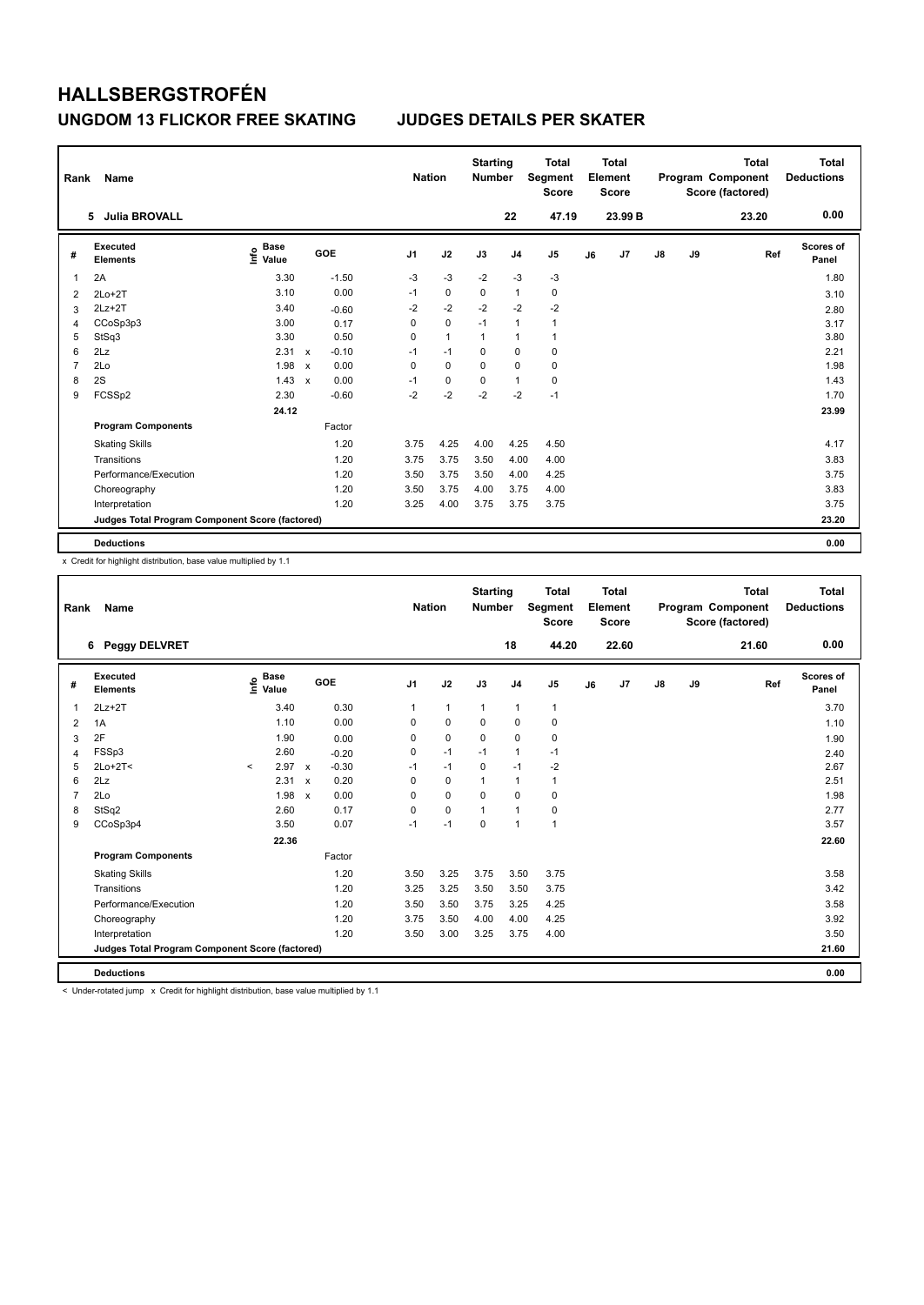| Rank           | Name                                            |                              |                           |         | <b>Nation</b>  |                | <b>Starting</b><br><b>Number</b> |                | <b>Total</b><br>Segment<br><b>Score</b> |    | <b>Total</b><br>Element<br>Score |               |    | <b>Total</b><br>Program Component<br>Score (factored) | <b>Total</b><br><b>Deductions</b> |
|----------------|-------------------------------------------------|------------------------------|---------------------------|---------|----------------|----------------|----------------------------------|----------------|-----------------------------------------|----|----------------------------------|---------------|----|-------------------------------------------------------|-----------------------------------|
|                | <b>Natalia JANSSON</b><br>7                     |                              |                           |         |                |                |                                  | 20             | 43.86                                   |    | 22.66                            |               |    | 21.70                                                 | 0.50                              |
| #              | Executed<br><b>Elements</b>                     | <b>Base</b><br>lnfo<br>Value |                           | GOE     | J <sub>1</sub> | J2             | J3                               | J <sub>4</sub> | J <sub>5</sub>                          | J6 | J7                               | $\mathsf{J}8$ | J9 | Ref                                                   | <b>Scores of</b><br>Panel         |
| 1              | 2A<<                                            | 1.10<br><<                   |                           | $-0.60$ | -3             | $-3$           | -3                               | -3             | $-3$                                    |    |                                  |               |    |                                                       | 0.50                              |
| 2              | $2Lz+2T$                                        | 3.40                         |                           | 0.00    | 0              | $\mathbf 0$    | $\mathbf 0$                      | $\mathbf 0$    | 0                                       |    |                                  |               |    |                                                       | 3.40                              |
| 3              | FSSp3                                           | 2.60                         |                           | 0.17    | 0              | $\mathbf 0$    | $\mathbf{1}$                     | $-1$           | $\mathbf{1}$                            |    |                                  |               |    |                                                       | 2.77                              |
| 4              | StSq1                                           | 1.80                         |                           | 0.17    | 0              | $\overline{1}$ | $\Omega$                         | $\mathbf{1}$   | 0                                       |    |                                  |               |    |                                                       | 1.97                              |
| 5              | $2F+2Lo$                                        | 4.07                         | $\boldsymbol{\mathsf{x}}$ | $-0.10$ | $-1$           | $-1$           | $\mathbf 0$                      | $\mathbf 0$    | 0                                       |    |                                  |               |    |                                                       | 3.97                              |
| 6              | 2Lo                                             | 1.98                         | $\boldsymbol{\mathsf{x}}$ | $-0.10$ | $-1$           | 0              | $-1$                             | $\mathbf 0$    | $\mathbf{1}$                            |    |                                  |               |    |                                                       | 1.88                              |
| $\overline{7}$ | 2Lz                                             | 2.31                         | $\boldsymbol{\mathsf{x}}$ | 0.10    | 0              | 0              | 0                                | $\mathbf{1}$   | $\mathbf{1}$                            |    |                                  |               |    |                                                       | 2.41                              |
| 8              | 2F                                              | 2.09                         | $\mathbf x$               | 0.00    | 0              | $\mathbf 0$    | $\overline{1}$                   | $\mathbf 0$    | $\mathbf 0$                             |    |                                  |               |    |                                                       | 2.09                              |
| 9              | CCoSp3p4                                        | 3.50                         |                           | 0.17    | $-1$           | $\mathbf 0$    | $\mathbf 0$                      | $\overline{1}$ | $\mathbf{1}$                            |    |                                  |               |    |                                                       | 3.67                              |
|                |                                                 | 22.85                        |                           |         |                |                |                                  |                |                                         |    |                                  |               |    |                                                       | 22.66                             |
|                | <b>Program Components</b>                       |                              |                           | Factor  |                |                |                                  |                |                                         |    |                                  |               |    |                                                       |                                   |
|                | <b>Skating Skills</b>                           |                              |                           | 1.20    | 3.50           | 4.00           | 3.50                             | 4.00           | 4.75                                    |    |                                  |               |    |                                                       | 3.83                              |
|                | Transitions                                     |                              |                           | 1.20    | 3.50           | 3.50           | 3.50                             | 3.75           | 4.50                                    |    |                                  |               |    |                                                       | 3.58                              |
|                | Performance/Execution                           |                              |                           | 1.20    | 3.75           | 3.75           | 3.50                             | 3.50           | 4.50                                    |    |                                  |               |    |                                                       | 3.67                              |
|                | Choreography                                    |                              |                           | 1.20    | 3.25           | 4.00           | 3.50                             | 3.50           | 4.50                                    |    |                                  |               |    |                                                       | 3.67                              |
|                | Interpretation                                  |                              |                           | 1.20    | 3.50           | 3.00           | 3.25                             | 3.25           | 4.25                                    |    |                                  |               |    |                                                       | 3.33                              |
|                | Judges Total Program Component Score (factored) |                              |                           |         |                |                |                                  |                |                                         |    |                                  |               |    |                                                       | 21.70                             |
|                | <b>Deductions</b>                               |                              | Falls:                    | $-0.50$ |                |                |                                  |                |                                         |    |                                  |               |    |                                                       | $-0.50$                           |

<< Downgraded jump x Credit for highlight distribution, base value multiplied by 1.1

| Rank           | <b>Name</b>                                     |                                  |              |         |                | <b>Nation</b> | <b>Starting</b><br><b>Number</b> |                | <b>Total</b><br>Segment<br><b>Score</b> |    | <b>Total</b><br>Element<br><b>Score</b> |               |    | <b>Total</b><br>Program Component<br>Score (factored) | <b>Total</b><br><b>Deductions</b> |
|----------------|-------------------------------------------------|----------------------------------|--------------|---------|----------------|---------------|----------------------------------|----------------|-----------------------------------------|----|-----------------------------------------|---------------|----|-------------------------------------------------------|-----------------------------------|
|                | <b>Ines ANDERSSON</b><br>8                      |                                  |              |         |                |               |                                  | 19             | 42.62                                   |    | 21.22                                   |               |    | 21.40                                                 | 0.00                              |
| #              | Executed<br><b>Elements</b>                     | <b>Base</b><br>e Base<br>⊆ Value | GOE          |         | J <sub>1</sub> | J2            | J3                               | J <sub>4</sub> | J <sub>5</sub>                          | J6 | J7                                      | $\mathsf{J}8$ | J9 | Ref                                                   | <b>Scores of</b><br>Panel         |
| 1              | 2Lz                                             | 2.10                             |              | 0.00    | 0              | $\pmb{0}$     | $\mathbf 0$                      | $\pmb{0}$      | 0                                       |    |                                         |               |    |                                                       | 2.10                              |
| $\overline{2}$ | $2Lo+2Lo$                                       | 3.60                             |              | $-0.60$ | $-2$           | $-2$          | $-2$                             | $-2$           | $-2$                                    |    |                                         |               |    |                                                       | 3.00                              |
| 3              | FSSp2                                           | 2.30                             |              | 0.33    | 0              | $\mathbf{1}$  | $-1$                             | $\mathbf{1}$   | 1                                       |    |                                         |               |    |                                                       | 2.63                              |
| $\overline{4}$ | 2F                                              | 1.90                             |              | 0.00    | 0              | $-1$          | $\mathbf 0$                      | $\pmb{0}$      | 0                                       |    |                                         |               |    |                                                       | 1.90                              |
| 5              | $1A+2T$                                         | 2.64                             | $\mathsf{x}$ | 0.00    | 0              | $\mathbf 0$   | 0                                | $\mathbf 0$    | 1                                       |    |                                         |               |    |                                                       | 2.64                              |
| 6              | 1Lz                                             | 0.66                             | $\mathsf{x}$ | $-0.07$ | $-1$           | $-1$          | $\Omega$                         | 0              | $-1$                                    |    |                                         |               |    |                                                       | 0.59                              |
| $\overline{7}$ | CCoSp3p4                                        | 3.50                             |              | 0.17    | $\Omega$       | $\mathbf 0$   | $\mathbf{1}$                     | $\mathbf 0$    | 1                                       |    |                                         |               |    |                                                       | 3.67                              |
| 8              | 2F                                              | 2.09                             | $\mathsf{x}$ | 0.00    | $\Omega$       | $\mathbf 0$   | $\mathbf{1}$                     | $\mathbf 0$    | $\mathbf 0$                             |    |                                         |               |    |                                                       | 2.09                              |
| 9              | StSq2                                           | 2.60                             |              | 0.00    | 0              | 1             | $\mathbf 0$                      | $\mathbf 0$    | $\mathbf 0$                             |    |                                         |               |    |                                                       | 2.60                              |
|                |                                                 | 21.39                            |              |         |                |               |                                  |                |                                         |    |                                         |               |    |                                                       | 21.22                             |
|                | <b>Program Components</b>                       |                                  |              | Factor  |                |               |                                  |                |                                         |    |                                         |               |    |                                                       |                                   |
|                | <b>Skating Skills</b>                           |                                  |              | 1.20    | 3.75           | 3.75          | 3.25                             | 3.50           | 4.00                                    |    |                                         |               |    |                                                       | 3.67                              |
|                | Transitions                                     |                                  |              | 1.20    | 3.50           | 3.00          | 3.50                             | 3.50           | 3.75                                    |    |                                         |               |    |                                                       | 3.50                              |
|                | Performance/Execution                           |                                  |              | 1.20    | 3.75           | 3.75          | 3.25                             | 3.50           | 4.00                                    |    |                                         |               |    |                                                       | 3.67                              |
|                | Choreography                                    |                                  |              | 1.20    | 3.50           | 3.25          | 3.25                             | 4.00           | 4.25                                    |    |                                         |               |    |                                                       | 3.58                              |
|                | Interpretation                                  |                                  |              | 1.20    | 3.75           | 3.25          | 3.25                             | 3.25           | 4.00                                    |    |                                         |               |    |                                                       | 3.42                              |
|                | Judges Total Program Component Score (factored) |                                  |              |         |                |               |                                  |                |                                         |    |                                         |               |    |                                                       | 21.40                             |
|                | <b>Deductions</b>                               |                                  |              |         |                |               |                                  |                |                                         |    |                                         |               |    |                                                       | 0.00                              |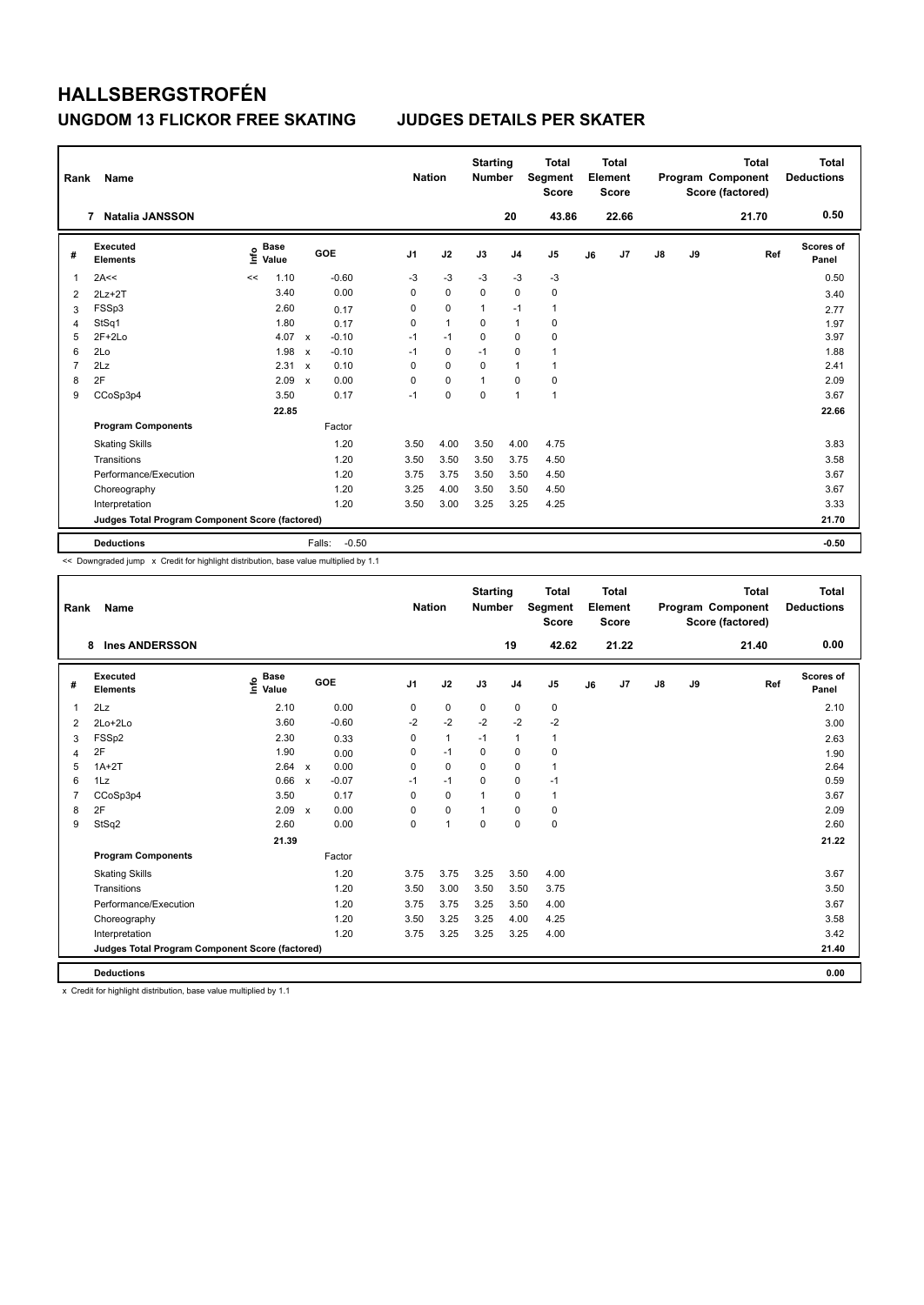| Rank           | Name                                            |         |                      |                           |         | <b>Nation</b>  |             | <b>Starting</b><br><b>Number</b> |                | <b>Total</b><br>Segment<br><b>Score</b> |    | <b>Total</b><br>Element<br><b>Score</b> |               |    | <b>Total</b><br>Program Component<br>Score (factored) | <b>Total</b><br><b>Deductions</b> |
|----------------|-------------------------------------------------|---------|----------------------|---------------------------|---------|----------------|-------------|----------------------------------|----------------|-----------------------------------------|----|-----------------------------------------|---------------|----|-------------------------------------------------------|-----------------------------------|
|                | Emma-Tyresö ANDERSSON<br>9                      |         |                      |                           |         |                |             |                                  | 21             | 41.89                                   |    | 20.99                                   |               |    | 20.90                                                 | 0.00                              |
| #              | Executed<br><b>Elements</b>                     | lnfo    | <b>Base</b><br>Value |                           | GOE     | J <sub>1</sub> | J2          | J3                               | J <sub>4</sub> | J5                                      | J6 | J7                                      | $\mathsf{J}8$ | J9 | Ref                                                   | Scores of<br>Panel                |
| 1              | 2Lz                                             |         | 2.10                 |                           | $-0.60$ | $-2$           | $-2$        | $-2$                             | $-2$           | $-2$                                    |    |                                         |               |    |                                                       | 1.50                              |
| 2              | 1A                                              |         | 1.10                 |                           | 0.00    | 0              | $\mathbf 0$ | $\mathbf 0$                      | $\mathbf{1}$   | $\mathbf 0$                             |    |                                         |               |    |                                                       | 1.10                              |
| 3              | 2F                                              |         | 1.90                 |                           | 0.20    | 1              | $\mathbf 0$ | 0                                | $\mathbf{1}$   | $\mathbf{1}$                            |    |                                         |               |    |                                                       | 2.10                              |
| 4              | 2Lo                                             |         | 1.80                 |                           | 0.00    | 0              | $\mathbf 0$ | $\mathbf 0$                      | $\mathbf 0$    | $\mathbf{1}$                            |    |                                         |               |    |                                                       | 1.80                              |
| 5              | FSSp3                                           |         | 2.60                 |                           | $-0.20$ | $-1$           | $-1$        | $-1$                             | 0              | $\mathbf{1}$                            |    |                                         |               |    |                                                       | 2.40                              |
| 6              | $2F+2T$                                         |         | 3.52                 | $\mathsf{x}$              | $-0.60$ | $-2$           | $-3$        | $-2$                             | $-2$           | $-2$                                    |    |                                         |               |    |                                                       | 2.92                              |
| $\overline{7}$ | $2Lz+2Lo<$                                      | $\prec$ | 3.74                 | $\boldsymbol{\mathsf{x}}$ | $-0.50$ | $-1$           | $-2$        | $-1$                             | $-2$           | $-2$                                    |    |                                         |               |    |                                                       | 3.24                              |
| 8              | StSq2                                           |         | 2.60                 |                           | $-0.17$ | 0              | $-1$        | $-1$                             | 0              | 0                                       |    |                                         |               |    |                                                       | 2.43                              |
| 9              | CCoSp3p4                                        |         | 3.50                 |                           | 0.00    | 0              | $\mathbf 0$ | 0                                | $\mathbf 0$    | $\mathbf 0$                             |    |                                         |               |    |                                                       | 3.50                              |
|                |                                                 |         | 22.86                |                           |         |                |             |                                  |                |                                         |    |                                         |               |    |                                                       | 20.99                             |
|                | <b>Program Components</b>                       |         |                      |                           | Factor  |                |             |                                  |                |                                         |    |                                         |               |    |                                                       |                                   |
|                | <b>Skating Skills</b>                           |         |                      |                           | 1.20    | 3.75           | 3.50        | 3.50                             | 3.75           | 4.00                                    |    |                                         |               |    |                                                       | 3.67                              |
|                | Transitions                                     |         |                      |                           | 1.20    | 4.00           | 3.25        | 3.00                             | 3.50           | 4.25                                    |    |                                         |               |    |                                                       | 3.58                              |
|                | Performance/Execution                           |         |                      |                           | 1.20    | 3.75           | 3.50        | 3.25                             | 3.25           | 4.00                                    |    |                                         |               |    |                                                       | 3.50                              |
|                | Choreography                                    |         |                      |                           | 1.20    | 3.75           | 3.25        | 3.25                             | 3.25           | 4.25                                    |    |                                         |               |    |                                                       | 3.42                              |
|                | Interpretation                                  |         |                      |                           | 1.20    | 3.50           | 3.25        | 3.00                             | 3.00           | 3.75                                    |    |                                         |               |    |                                                       | 3.25                              |
|                | Judges Total Program Component Score (factored) |         |                      |                           |         |                |             |                                  |                |                                         |    |                                         |               |    |                                                       | 20.90                             |
|                | <b>Deductions</b>                               |         |                      |                           |         |                |             |                                  |                |                                         |    |                                         |               |    |                                                       | 0.00                              |

-<br>< Under-rotated jump x Credit for highlight distribution, base value multiplied by 1.1

| Rank           | <b>Name</b>                                     |                              |       |                                   |                | <b>Nation</b> | <b>Starting</b><br><b>Number</b> |                | <b>Total</b><br>Segment<br><b>Score</b> |    | Total<br>Element<br><b>Score</b> |    |    | <b>Total</b><br>Program Component<br>Score (factored) | <b>Total</b><br><b>Deductions</b> |
|----------------|-------------------------------------------------|------------------------------|-------|-----------------------------------|----------------|---------------|----------------------------------|----------------|-----------------------------------------|----|----------------------------------|----|----|-------------------------------------------------------|-----------------------------------|
| 10             | <b>Lovisa SKOGLUND</b>                          |                              |       |                                   |                |               |                                  | 12             | 41.29                                   |    | 21.79                            |    |    | 19.50                                                 | 0.00                              |
| #              | Executed<br><b>Elements</b>                     | <b>Base</b><br>lnfo<br>Value |       | GOE                               | J <sub>1</sub> | J2            | J3                               | J <sub>4</sub> | J <sub>5</sub>                          | J6 | J7                               | J8 | J9 | Ref                                                   | Scores of<br>Panel                |
| $\overline{1}$ | $2Lz+2Lo$                                       |                              | 3.90  | $-0.30$                           | $-1$           | $-1$          | $-1$                             | $-1$           | $-2$                                    |    |                                  |    |    |                                                       | 3.60                              |
| 2              | 2T                                              |                              | 1.30  | 0.00                              | $\mathbf 0$    | $\mathbf 0$   | $\mathbf{1}$                     | $\mathbf 0$    | $\pmb{0}$                               |    |                                  |    |    |                                                       | 1.30                              |
| 3              | FCSp1                                           |                              | 1.90  | $-0.30$                           | $-1$           | $-1$          | $\Omega$                         | $-1$           | $-1$                                    |    |                                  |    |    |                                                       | 1.60                              |
| 4              | 2F                                              |                              | 1.90  | 0.00                              | 0              | $\mathbf 0$   | $\mathbf{1}$                     | $\mathbf 0$    | $\mathbf 0$                             |    |                                  |    |    |                                                       | 1.90                              |
| 5              | 1A                                              |                              | 1.21  | 0.20<br>$\mathbf{x}$              | 0              | $\mathbf{1}$  | 1                                | $\mathbf{1}$   | 1                                       |    |                                  |    |    |                                                       | 1.41                              |
| 6              | CCoSp3p4                                        |                              | 3.50  | 0.00                              | 0              | $\mathbf 0$   | 0                                | $\mathbf 0$    | $\mathbf 0$                             |    |                                  |    |    |                                                       | 3.50                              |
| $\overline{7}$ | $2F+2Lo$                                        |                              | 4.07  | 0.00<br>$\mathsf{x}$              | 0              | $\mathbf 0$   | $\Omega$                         | $\mathbf 0$    | 1                                       |    |                                  |    |    |                                                       | 4.07                              |
| 8              | 2Lz                                             |                              | 2.31  | 0.00<br>$\boldsymbol{\mathsf{x}}$ | 0              | $\mathbf 0$   | 0                                | $-1$           | 1                                       |    |                                  |    |    |                                                       | 2.31                              |
| 9              | StSq2                                           |                              | 2.60  | $-0.50$                           | $-1$           | $-1$          | $-1$                             | $-2$           | $\mathbf 0$                             |    |                                  |    |    |                                                       | 2.10                              |
|                |                                                 |                              | 22.69 |                                   |                |               |                                  |                |                                         |    |                                  |    |    |                                                       | 21.79                             |
|                | <b>Program Components</b>                       |                              |       | Factor                            |                |               |                                  |                |                                         |    |                                  |    |    |                                                       |                                   |
|                | <b>Skating Skills</b>                           |                              |       | 1.20                              | 3.00           | 3.50          | 3.50                             | 3.50           | 4.00                                    |    |                                  |    |    |                                                       | 3.50                              |
|                | Transitions                                     |                              |       | 1.20                              | 2.50           | 3.25          | 3.50                             | 2.75           | 3.75                                    |    |                                  |    |    |                                                       | 3.17                              |
|                | Performance/Execution                           |                              |       | 1.20                              | 2.50           | 3.25          | 3.25                             | 3.25           | 4.00                                    |    |                                  |    |    |                                                       | 3.25                              |
|                | Choreography                                    |                              |       | 1.20                              | 2.75           | 3.50          | 3.50                             | 3.25           | 3.75                                    |    |                                  |    |    |                                                       | 3.42                              |
|                | Interpretation                                  |                              |       | 1.20                              | 2.25           | 3.00          | 3.25                             | 2.50           | 3.75                                    |    |                                  |    |    |                                                       | 2.92                              |
|                | Judges Total Program Component Score (factored) |                              |       |                                   |                |               |                                  |                |                                         |    |                                  |    |    |                                                       | 19.50                             |
|                | <b>Deductions</b>                               |                              |       |                                   |                |               |                                  |                |                                         |    |                                  |    |    |                                                       | 0.00                              |

x Credit for highlight distribution, base value multiplied by 1.1 ! Not clear edge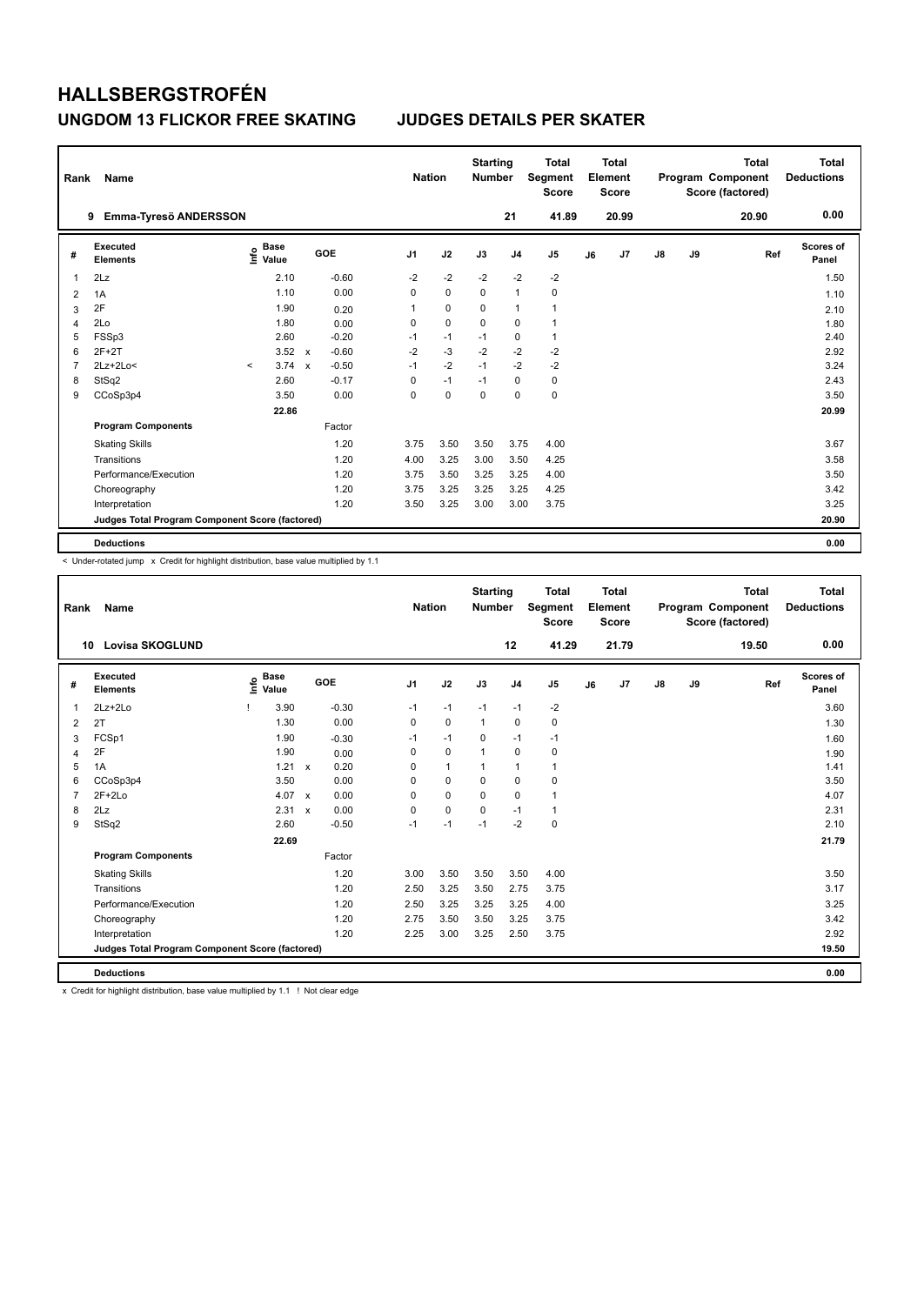| Rank | Name                                            |                                  |                           |         |                | <b>Nation</b> | <b>Starting</b><br><b>Number</b> |                | Total<br>Segment<br><b>Score</b> |    | <b>Total</b><br>Element<br><b>Score</b> |               |    | <b>Total</b><br>Program Component<br>Score (factored) | <b>Total</b><br><b>Deductions</b> |
|------|-------------------------------------------------|----------------------------------|---------------------------|---------|----------------|---------------|----------------------------------|----------------|----------------------------------|----|-----------------------------------------|---------------|----|-------------------------------------------------------|-----------------------------------|
|      | <b>Louise HÅRD</b><br>11                        |                                  |                           |         |                |               |                                  | 9              | 40.64                            |    | 20.64                                   |               |    | 20.00                                                 | 0.00                              |
| #    | <b>Executed</b><br><b>Elements</b>              | <b>Base</b><br>e Base<br>⊆ Value |                           | GOE     | J <sub>1</sub> | J2            | J3                               | J <sub>4</sub> | J5                               | J6 | J7                                      | $\mathsf{J}8$ | J9 | Ref                                                   | Scores of<br>Panel                |
| 1    | 2A<<                                            | 1.10<br><<                       |                           | $-0.53$ | $-3$           | $-2$          | $-2$                             | $-3$           | $-3$                             |    |                                         |               |    |                                                       | 0.57                              |
| 2    | $1Lz + 2T$                                      | 1.90                             |                           | $-0.07$ | $-1$           | $\mathbf 0$   | $-1$                             | $\mathbf 0$    | $\mathbf 0$                      |    |                                         |               |    |                                                       | 1.83                              |
| 3    | 2Lz                                             | 2.10                             |                           | 0.10    | 0              | $\mathbf{1}$  | 0                                | 0              | $\mathbf{1}$                     |    |                                         |               |    |                                                       | 2.20                              |
| 4    | FCSSp2V                                         | 1.60                             |                           | 0.33    | 0              | $\mathbf{1}$  | 0                                | $\overline{1}$ | $\overline{1}$                   |    |                                         |               |    |                                                       | 1.93                              |
| 5    | StSq1                                           | 1.80                             |                           | 0.50    | 0              | $\mathbf{1}$  | 1                                | $\overline{1}$ | $\mathbf{1}$                     |    |                                         |               |    |                                                       | 2.30                              |
| 6    | 2Lo                                             | 1.98                             | $\mathsf{x}$              | 0.00    | 0              | 0             | 0                                | $\pmb{0}$      | 0                                |    |                                         |               |    |                                                       | 1.98                              |
| 7    | 2F                                              | 2.09                             | $\mathbf x$               | 0.00    | 0              | 0             | 0                                | 0              | 0                                |    |                                         |               |    |                                                       | 2.09                              |
| 8    | $2F+2Lo$                                        | 4.07                             | $\boldsymbol{\mathsf{x}}$ | 0.00    | 0              | $\mathbf 0$   | 0                                | $-1$           | 0                                |    |                                         |               |    |                                                       | 4.07                              |
| 9    | CCoSp3p4                                        | 3.50                             |                           | 0.17    | 0              | 0             | 1                                | 0              | $\mathbf{1}$                     |    |                                         |               |    |                                                       | 3.67                              |
|      |                                                 | 20.14                            |                           |         |                |               |                                  |                |                                  |    |                                         |               |    |                                                       | 20.64                             |
|      | <b>Program Components</b>                       |                                  |                           | Factor  |                |               |                                  |                |                                  |    |                                         |               |    |                                                       |                                   |
|      | <b>Skating Skills</b>                           |                                  |                           | 1.20    | 3.00           | 3.50          | 3.50                             | 3.50           | 4.00                             |    |                                         |               |    |                                                       | 3.50                              |
|      | Transitions                                     |                                  |                           | 1.20    | 2.75           | 3.25          | 3.50                             | 3.00           | 3.75                             |    |                                         |               |    |                                                       | 3.25                              |
|      | Performance/Execution                           |                                  |                           | 1.20    | 3.00           | 3.50          | 3.25                             | 3.25           | 4.00                             |    |                                         |               |    |                                                       | 3.33                              |
|      | Choreography                                    |                                  |                           | 1.20    | 3.00           | 3.50          | 3.25                             | 3.50           | 4.00                             |    |                                         |               |    |                                                       | 3.42                              |
|      | Interpretation                                  |                                  |                           | 1.20    | 3.25           | 3.00          | 3.00                             | 3.25           | 3.50                             |    |                                         |               |    |                                                       | 3.17                              |
|      | Judges Total Program Component Score (factored) |                                  |                           |         |                |               |                                  |                |                                  |    |                                         |               |    |                                                       | 20.00                             |
|      | <b>Deductions</b>                               |                                  |                           |         |                |               |                                  |                |                                  |    |                                         |               |    |                                                       | 0.00                              |

<< Downgraded jump x Credit for highlight distribution, base value multiplied by 1.1

| Rank           | <b>Name</b>                                     |      |                      |                           |         |                | <b>Nation</b> | <b>Starting</b><br><b>Number</b> |                | <b>Total</b><br>Segment<br><b>Score</b> |    | <b>Total</b><br>Element<br><b>Score</b> |    |    | <b>Total</b><br>Program Component<br>Score (factored) | <b>Total</b><br><b>Deductions</b> |
|----------------|-------------------------------------------------|------|----------------------|---------------------------|---------|----------------|---------------|----------------------------------|----------------|-----------------------------------------|----|-----------------------------------------|----|----|-------------------------------------------------------|-----------------------------------|
| 12             | <b>Natalie EDLUND</b>                           |      |                      |                           |         |                |               |                                  | 15             | 39.56                                   |    | 19.06                                   |    |    | 20.50                                                 | 0.00                              |
| #              | Executed<br><b>Elements</b>                     | ١nf٥ | <b>Base</b><br>Value |                           | GOE     | J <sub>1</sub> | J2            | J3                               | J <sub>4</sub> | J <sub>5</sub>                          | J6 | J7                                      | J8 | J9 | Ref                                                   | Scores of<br>Panel                |
| $\overline{1}$ | $2Fe+2T$                                        | e    | 2.70                 |                           | $-0.40$ | $-2$           | $-1$          | $-1$                             | $-2$           | $-1$                                    |    |                                         |    |    |                                                       | 2.30                              |
| 2              | 2Lo                                             |      | 1.80                 |                           | 0.00    | $\mathbf 0$    | $\mathbf{1}$  | $\mathbf 0$                      | $\mathbf 0$    | 0                                       |    |                                         |    |    |                                                       | 1.80                              |
| 3              | 2Lz                                             |      | 2.10                 |                           | 0.00    | $\Omega$       | $\mathbf 0$   | $\Omega$                         | $-1$           | 1                                       |    |                                         |    |    |                                                       | 2.10                              |
| 4              | FCSp1V                                          |      | 1.30                 |                           | 0.33    |                | $\mathbf 0$   | $\overline{1}$                   | 0              | 1                                       |    |                                         |    |    |                                                       | 1.63                              |
| 5              | StSq1                                           |      | 1.80                 |                           | 0.17    | 0              | $\mathbf{1}$  | 1                                | $\mathbf 0$    | 0                                       |    |                                         |    |    |                                                       | 1.97                              |
| 6              | $2Lz+2T$                                        |      | $3.74 \times$        |                           | 0.00    | 0              | $\mathbf 0$   | 0                                | $\mathbf 0$    | $\mathbf 0$                             |    |                                         |    |    |                                                       | 3.74                              |
| $\overline{7}$ | 1F                                              |      | 0.55                 | $\boldsymbol{\mathsf{x}}$ | $-0.07$ | $-1$           | $-1$          | $-1$                             | $\mathbf 0$    | $\mathbf 0$                             |    |                                         |    |    |                                                       | 0.48                              |
| 8              | 1A                                              |      | 1.21                 | $\boldsymbol{\mathsf{x}}$ | 0.00    | 0              | $\mathbf 0$   | 0                                | 1              | 0                                       |    |                                         |    |    |                                                       | 1.21                              |
| 9              | CCoSp3p4                                        |      | 3.50                 |                           | 0.33    | 0              | $\mathbf{1}$  | $\mathbf{1}$                     | $\mathbf 0$    | $\mathbf{1}$                            |    |                                         |    |    |                                                       | 3.83                              |
|                |                                                 |      | 18.70                |                           |         |                |               |                                  |                |                                         |    |                                         |    |    |                                                       | 19.06                             |
|                | <b>Program Components</b>                       |      |                      |                           | Factor  |                |               |                                  |                |                                         |    |                                         |    |    |                                                       |                                   |
|                | <b>Skating Skills</b>                           |      |                      |                           | 1.20    | 3.50           | 3.75          | 3.50                             | 3.50           | 4.25                                    |    |                                         |    |    |                                                       | 3.58                              |
|                | Transitions                                     |      |                      |                           | 1.20    | 3.00           | 3.00          | 3.50                             | 3.00           | 3.50                                    |    |                                         |    |    |                                                       | 3.17                              |
|                | Performance/Execution                           |      |                      |                           | 1.20    | 3.50           | 3.50          | 3.75                             | 3.25           | 4.00                                    |    |                                         |    |    |                                                       | 3.58                              |
|                | Choreography                                    |      |                      |                           | 1.20    | 3.50           | 3.00          | 4.00                             | 3.00           | 3.50                                    |    |                                         |    |    |                                                       | 3.33                              |
|                | Interpretation                                  |      |                      |                           | 1.20    | 3.25           | 3.25          | 3.75                             | 3.00           | 3.75                                    |    |                                         |    |    |                                                       | 3.42                              |
|                | Judges Total Program Component Score (factored) |      |                      |                           |         |                |               |                                  |                |                                         |    |                                         |    |    |                                                       | 20.50                             |
|                | <b>Deductions</b>                               |      |                      |                           |         |                |               |                                  |                |                                         |    |                                         |    |    |                                                       | 0.00                              |

x Credit for highlight distribution, base value multiplied by 1.1 e Wrong edge ! Not clear edge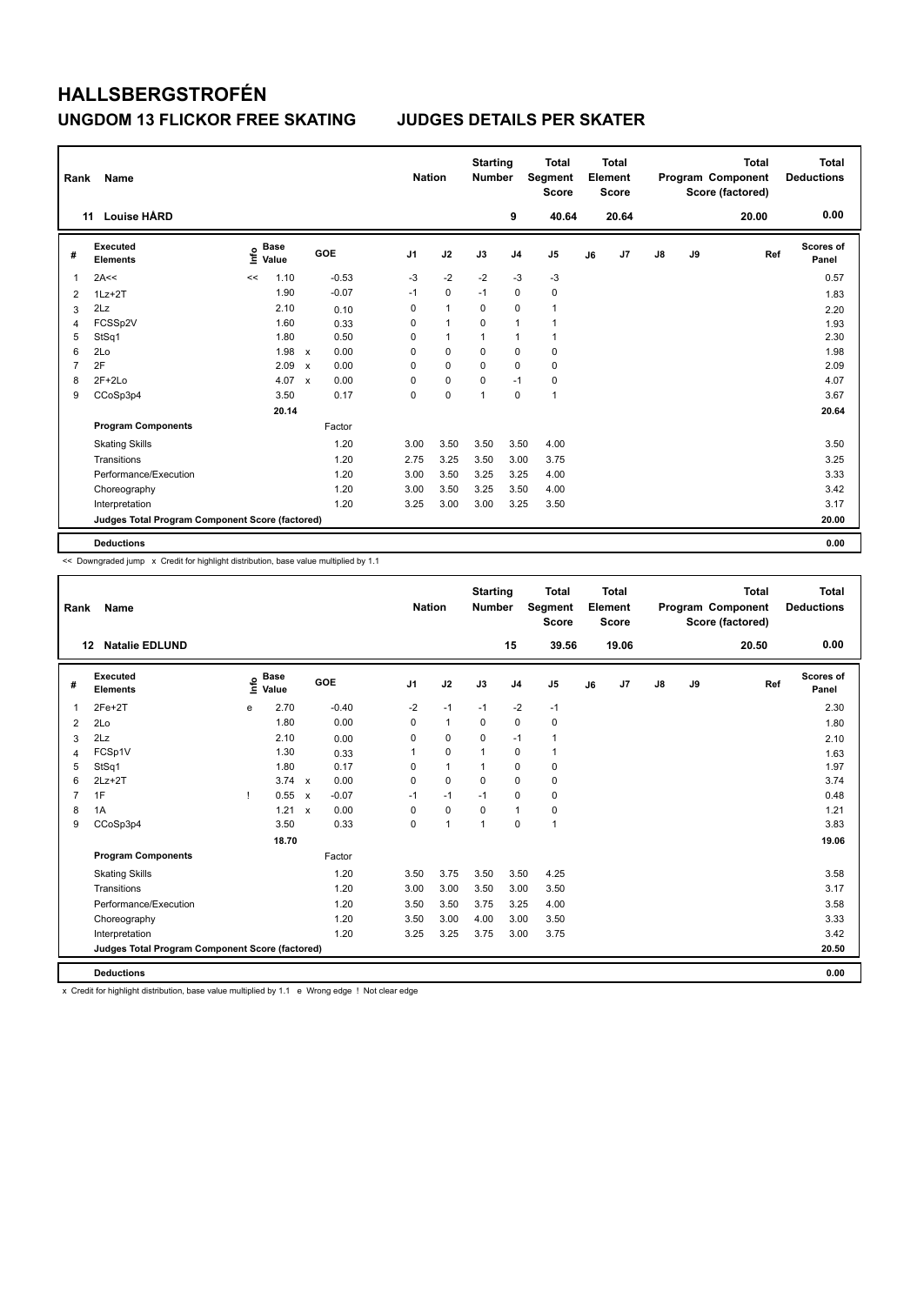| Rank | Name                                            |                                  |                                   | <b>Nation</b>  |              | <b>Starting</b><br><b>Number</b> |                | <b>Total</b><br>Segment<br><b>Score</b> |    | <b>Total</b><br>Element<br><b>Score</b> |    |    | <b>Total</b><br>Program Component<br>Score (factored) | <b>Total</b><br><b>Deductions</b> |
|------|-------------------------------------------------|----------------------------------|-----------------------------------|----------------|--------------|----------------------------------|----------------|-----------------------------------------|----|-----------------------------------------|----|----|-------------------------------------------------------|-----------------------------------|
|      | <b>Magdalena FORS</b><br>13                     |                                  |                                   |                |              |                                  | 8              | 37.98                                   |    | 18.38                                   |    |    | 19.60                                                 | 0.00                              |
| #    | Executed<br><b>Elements</b>                     | <b>Base</b><br>e Base<br>⊆ Value | GOE                               | J <sub>1</sub> | J2           | J3                               | J <sub>4</sub> | J5                                      | J6 | J7                                      | J8 | J9 | Ref                                                   | <b>Scores of</b><br>Panel         |
| 1    | $2T+2T$                                         | 2.60                             | $-0.40$                           | $-2$           | $-2$         | $-2$                             | $-2$           | $-2$                                    |    |                                         |    |    |                                                       | 2.20                              |
| 2    | 2F                                              | 1.90                             | 0.00                              | 0              | $\mathbf 0$  | $\Omega$                         | 0              | 0                                       |    |                                         |    |    |                                                       | 1.90                              |
| 3    | 2S                                              | 1.30                             | 0.00                              | 0              | $\mathbf 0$  | 0                                | $\mathbf 0$    | $\pmb{0}$                               |    |                                         |    |    |                                                       | 1.30                              |
| 4    | FCSpB                                           | 1.60                             | $-0.20$                           | 0              | $-1$         | $-1$                             | $-1$           | $\pmb{0}$                               |    |                                         |    |    |                                                       | 1.40                              |
| 5    | 1A                                              | 1.10                             | 0.20                              | 0              | $\mathbf{1}$ | 1                                | $\overline{1}$ | $\mathbf{1}$                            |    |                                         |    |    |                                                       | 1.30                              |
| 6    | $2S+2Lo$                                        | 3.10                             | $-0.10$                           | $-1$           | 0            | $-1$                             | 0              | 0                                       |    |                                         |    |    |                                                       | 3.00                              |
| 7    | StSq1                                           | 1.80                             | 0.50                              | 1              | $\mathbf 0$  | $\overline{1}$                   | $\overline{1}$ | $\mathbf{1}$                            |    |                                         |    |    |                                                       | 2.30                              |
| 8    | 2Lo                                             | 1.98                             | 0.00<br>$\boldsymbol{\mathsf{x}}$ | 0              | $\mathbf 0$  | 0                                | 0              | 0                                       |    |                                         |    |    |                                                       | 1.98                              |
| 9    | CCoSp3p2                                        | 2.50                             | 0.50                              | 1              | 1            | 0                                | $\overline{1}$ | $\mathbf{1}$                            |    |                                         |    |    |                                                       | 3.00                              |
|      |                                                 | 17.88                            |                                   |                |              |                                  |                |                                         |    |                                         |    |    |                                                       | 18.38                             |
|      | <b>Program Components</b>                       |                                  | Factor                            |                |              |                                  |                |                                         |    |                                         |    |    |                                                       |                                   |
|      | <b>Skating Skills</b>                           |                                  | 1.20                              | 3.25           | 3.00         | 3.00                             | 3.50           | 3.75                                    |    |                                         |    |    |                                                       | 3.25                              |
|      | Transitions                                     |                                  | 1.20                              | 2.75           | 3.00         | 3.00                             | 3.00           | 3.75                                    |    |                                         |    |    |                                                       | 3.00                              |
|      | Performance/Execution                           |                                  | 1.20                              | 3.50           | 2.75         | 3.25                             | 3.75           | 4.25                                    |    |                                         |    |    |                                                       | 3.50                              |
|      | Choreography                                    |                                  | 1.20                              | 3.25           | 3.50         | 3.25                             | 3.25           | 4.00                                    |    |                                         |    |    |                                                       | 3.33                              |
|      | Interpretation                                  |                                  | 1.20                              | 3.50           | 3.00         | 3.25                             | 3.00           | 4.00                                    |    |                                         |    |    |                                                       | 3.25                              |
|      | Judges Total Program Component Score (factored) |                                  |                                   |                |              |                                  |                |                                         |    |                                         |    |    |                                                       | 19.60                             |
|      | <b>Deductions</b>                               |                                  |                                   |                |              |                                  |                |                                         |    |                                         |    |    |                                                       | 0.00                              |

x Credit for highlight distribution, base value multiplied by 1.1

| Rank           | Name                                            |                                  |                           |         | <b>Nation</b>  |                | <b>Starting</b><br><b>Number</b> |                | <b>Total</b><br>Segment<br><b>Score</b> |    | Total<br>Element<br><b>Score</b> |    |    | <b>Total</b><br>Program Component<br>Score (factored) | Total<br><b>Deductions</b> |
|----------------|-------------------------------------------------|----------------------------------|---------------------------|---------|----------------|----------------|----------------------------------|----------------|-----------------------------------------|----|----------------------------------|----|----|-------------------------------------------------------|----------------------------|
|                | 14 Angelina SKÖRD                               |                                  |                           |         |                |                |                                  | 6              | 36.92                                   |    | 20.42                            |    |    | 17.00                                                 | 0.50                       |
| #              | Executed<br><b>Elements</b>                     | <b>Base</b><br>e Base<br>⊆ Value |                           | GOE     | J <sub>1</sub> | J2             | J3                               | J <sub>4</sub> | J <sub>5</sub>                          | J6 | J7                               | J8 | J9 | Ref                                                   | Scores of<br>Panel         |
| 1              | 2Lz                                             | 2.10                             |                           | $-0.90$ | -3             | $-3$           | -3                               | $-3$           | $-3$                                    |    |                                  |    |    |                                                       | 1.20                       |
| 2              | 2F                                              | 1.90                             |                           | 0.00    | $\mathbf 0$    | $\mathbf 0$    | $\mathbf 0$                      | $\mathbf 0$    | $\mathbf 0$                             |    |                                  |    |    |                                                       | 1.90                       |
| 3              | CCoSp3p3                                        | 3.00                             |                           | 0.50    | 1              | $\overline{1}$ | 0                                | $\mathbf{1}$   | $\mathbf{1}$                            |    |                                  |    |    |                                                       | 3.50                       |
| $\overline{4}$ | StSq1                                           | 1.80                             |                           | 0.00    | 0              | $-1$           | 0                                | 0              | $\mathbf{1}$                            |    |                                  |    |    |                                                       | 1.80                       |
| 5              | FCSSp2                                          | 2.30                             |                           | $-0.10$ | $\Omega$       | $\mathbf 0$    | $-1$                             | $\mathbf{1}$   | $-1$                                    |    |                                  |    |    |                                                       | 2.20                       |
| 6              | 2Lo                                             | 1.98                             | $\boldsymbol{\mathsf{x}}$ | 0.00    | $-1$           | 0              | 0                                | 0              | 0                                       |    |                                  |    |    |                                                       | 1.98                       |
| 7              | $2F+2T$                                         | 3.52                             | $\boldsymbol{\mathsf{x}}$ | $-0.20$ | $-2$           | $\mathbf 0$    | $-1$                             | $-1$           | 0                                       |    |                                  |    |    |                                                       | 3.32                       |
| 8              | $2Lo+2T$                                        | 3.41                             | $\boldsymbol{\mathsf{x}}$ | $-0.10$ | $-1$           | $-1$           | 0                                | $\mathbf 0$    | 0                                       |    |                                  |    |    |                                                       | 3.31                       |
| 9              | 1A                                              | 1.21                             | $\boldsymbol{\mathsf{x}}$ | 0.00    | $\Omega$       | $\mathbf 0$    | $\mathbf 0$                      | $\mathbf{1}$   | $\mathbf 0$                             |    |                                  |    |    |                                                       | 1.21                       |
|                |                                                 | 21.22                            |                           |         |                |                |                                  |                |                                         |    |                                  |    |    |                                                       | 20.42                      |
|                | <b>Program Components</b>                       |                                  |                           | Factor  |                |                |                                  |                |                                         |    |                                  |    |    |                                                       |                            |
|                | <b>Skating Skills</b>                           |                                  |                           | 1.20    | 3.00           | 2.75           | 3.25                             | 3.25           | 3.50                                    |    |                                  |    |    |                                                       | 3.17                       |
|                | Transitions                                     |                                  |                           | 1.20    | 2.75           | 2.75           | 2.75                             | 2.50           | 2.75                                    |    |                                  |    |    |                                                       | 2.75                       |
|                | Performance/Execution                           |                                  |                           | 1.20    | 2.50           | 3.00           | 2.75                             | 2.00           | 3.25                                    |    |                                  |    |    |                                                       | 2.75                       |
|                | Choreography                                    |                                  |                           | 1.20    | 2.75           | 3.00           | 3.00                             | 2.50           | 3.00                                    |    |                                  |    |    |                                                       | 2.92                       |
|                | Interpretation                                  |                                  |                           | 1.20    | 2.50           | 2.50           | 2.75                             | 2.25           | 2.75                                    |    |                                  |    |    |                                                       | 2.58                       |
|                | Judges Total Program Component Score (factored) |                                  |                           |         |                |                |                                  |                |                                         |    |                                  |    |    |                                                       | 17.00                      |
|                | <b>Deductions</b>                               |                                  | Falls:                    | $-0.50$ |                |                |                                  |                |                                         |    |                                  |    |    |                                                       | $-0.50$                    |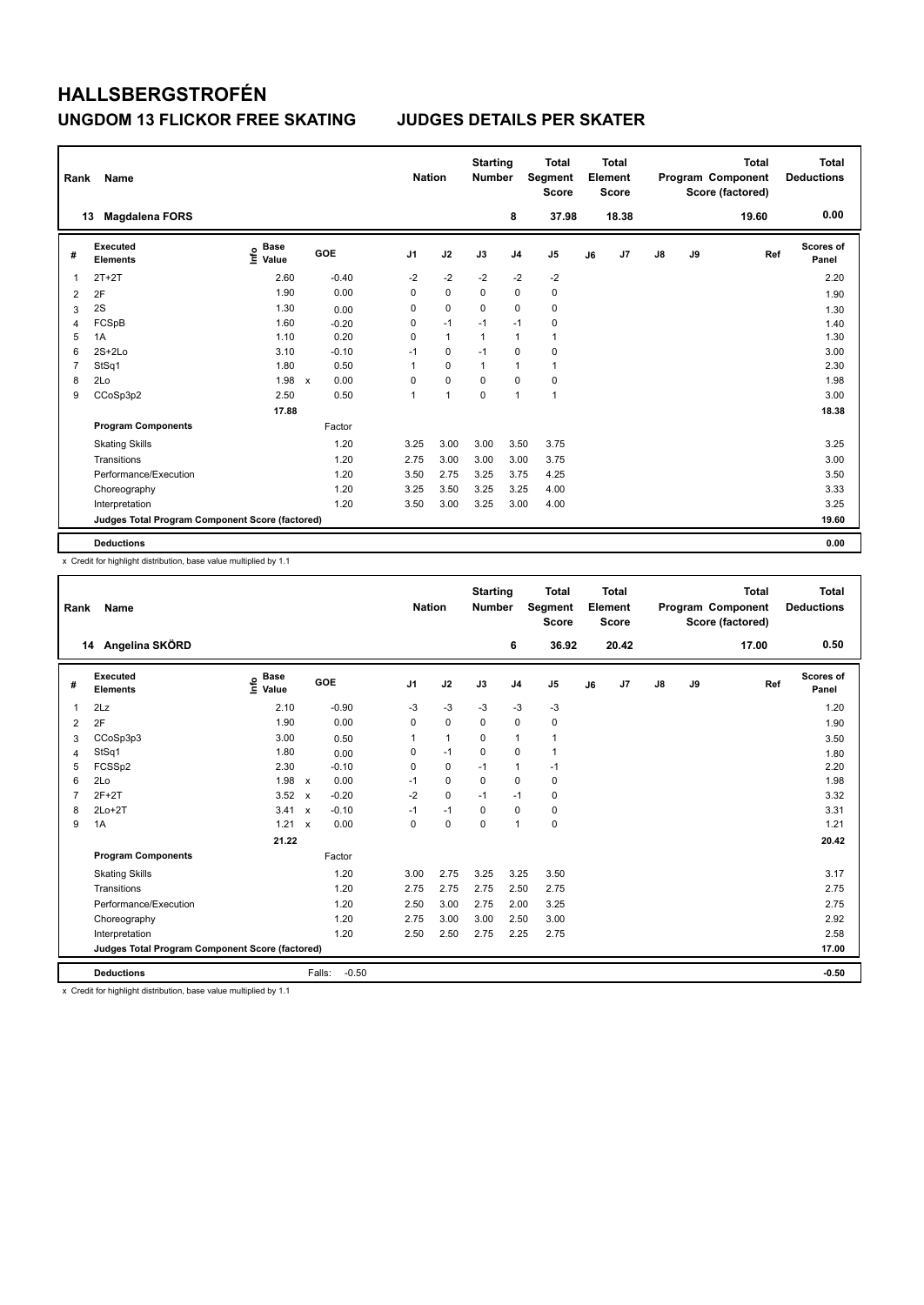| Rank           | Name                                            |         |                      |                           |         | <b>Nation</b>  |              | <b>Starting</b><br><b>Number</b> |                | <b>Total</b><br>Segment<br><b>Score</b> |    | <b>Total</b><br>Element<br><b>Score</b> |    |    | Total<br>Program Component<br>Score (factored) | Total<br><b>Deductions</b> |
|----------------|-------------------------------------------------|---------|----------------------|---------------------------|---------|----------------|--------------|----------------------------------|----------------|-----------------------------------------|----|-----------------------------------------|----|----|------------------------------------------------|----------------------------|
|                | Elfrida LANDE-LUNDQVIST<br>15                   |         |                      |                           |         |                |              |                                  | 13             | 35.79                                   |    | 15.79                                   |    |    | 20.00                                          | 0.00                       |
| #              | Executed<br><b>Elements</b>                     | ١nf٥    | <b>Base</b><br>Value |                           | GOE     | J <sub>1</sub> | J2           | J3                               | J <sub>4</sub> | J <sub>5</sub>                          | J6 | J7                                      | J8 | J9 | Ref                                            | Scores of<br>Panel         |
| 1              | 2Lz<<                                           | <<      | 0.60                 |                           | $-0.23$ | $-2$           | $-2$         | $-2$                             | $-3$           | $-3$                                    |    |                                         |    |    |                                                | 0.37                       |
| 2              | 2F<<                                            | <<      | 0.50                 |                           | $-0.23$ | $-2$           | $-2$         | $-2$                             | $-3$           | $-3$                                    |    |                                         |    |    |                                                | 0.27                       |
| 3              | 1A                                              |         | 1.10                 |                           | 0.00    | 0              | $\mathbf 0$  | 0                                | $\mathbf 0$    | 0                                       |    |                                         |    |    |                                                | 1.10                       |
| 4              | FCSSp2                                          |         | 2.30                 |                           | 0.07    | $-2$           | $\mathbf{1}$ | $-1$                             | $\mathbf{1}$   | $\mathbf 0$                             |    |                                         |    |    |                                                | 2.37                       |
| 5              | $2F < +2T$                                      | $\prec$ | 2.97                 | $\mathbf{x}$              | $-0.50$ | $-1$           | $-2$         | $-1$                             | $-2$           | $-2$                                    |    |                                         |    |    |                                                | 2.47                       |
| 6              | 2Lo                                             |         | 1.98                 | $\boldsymbol{\mathsf{x}}$ | $-0.70$ | $-2$           | $-3$         | $-2$                             | $-3$           | $-2$                                    |    |                                         |    |    |                                                | 1.28                       |
| $\overline{7}$ | CCoSp3p4                                        |         | 3.50                 |                           | 0.00    | $-1$           | $\mathbf{1}$ | 0                                | $\mathbf 0$    | 0                                       |    |                                         |    |    |                                                | 3.50                       |
| 8              | StSq1                                           |         | 1.80                 |                           | 0.17    | 0              | 0            | $\Omega$                         | $\mathbf{1}$   | $\mathbf{1}$                            |    |                                         |    |    |                                                | 1.97                       |
| 9              | $2S+2T$                                         |         | 2.86                 | $\boldsymbol{\mathsf{x}}$ | $-0.40$ | $-3$           | $-2$         | $-2$                             | $-2$           | $-2$                                    |    |                                         |    |    |                                                | 2.46                       |
|                |                                                 |         | 17.61                |                           |         |                |              |                                  |                |                                         |    |                                         |    |    |                                                | 15.79                      |
|                | <b>Program Components</b>                       |         |                      |                           | Factor  |                |              |                                  |                |                                         |    |                                         |    |    |                                                |                            |
|                | <b>Skating Skills</b>                           |         |                      |                           | 1.20    | 3.50           | 3.50         | 3.00                             | 3.75           | 3.75                                    |    |                                         |    |    |                                                | 3.58                       |
|                | Transitions                                     |         |                      |                           | 1.20    | 3.00           | 3.50         | 3.00                             | 3.50           | 3.75                                    |    |                                         |    |    |                                                | 3.33                       |
|                | Performance/Execution                           |         |                      |                           | 1.20    | 2.75           | 2.75         | 3.25                             | 3.50           | 3.50                                    |    |                                         |    |    |                                                | 3.17                       |
|                | Choreography                                    |         |                      |                           | 1.20    | 3.25           | 3.50         | 3.25                             | 4.00           | 3.75                                    |    |                                         |    |    |                                                | 3.50                       |
|                | Interpretation                                  |         |                      |                           | 1.20    | 3.00           | 3.00         | 3.00                             | 3.75           | 3.25                                    |    |                                         |    |    |                                                | 3.08                       |
|                | Judges Total Program Component Score (factored) |         |                      |                           |         |                |              |                                  |                |                                         |    |                                         |    |    |                                                | 20.00                      |
|                | <b>Deductions</b>                               |         |                      |                           |         |                |              |                                  |                |                                         |    |                                         |    |    |                                                | 0.00                       |

< Under-rotated jump << Downgraded jump x Credit for highlight distribution, base value multiplied by 1.1

| Rank           | Name                                            |                                  |                           |         | <b>Nation</b>  |                          | <b>Starting</b><br><b>Number</b> |                          | <b>Total</b><br>Segment<br><b>Score</b> |    | Total<br>Element<br><b>Score</b> |               |    | <b>Total</b><br>Program Component<br>Score (factored) | Total<br><b>Deductions</b> |
|----------------|-------------------------------------------------|----------------------------------|---------------------------|---------|----------------|--------------------------|----------------------------------|--------------------------|-----------------------------------------|----|----------------------------------|---------------|----|-------------------------------------------------------|----------------------------|
|                | lda LINDSTRÖM<br>16                             |                                  |                           |         |                |                          |                                  | 16                       | 35.74                                   |    | 17.94                            |               |    | 18.80                                                 | 1.00                       |
| #              | Executed<br>Elements                            | <b>Base</b><br>e Base<br>⊆ Value | GOE                       |         | J <sub>1</sub> | J2                       | J3                               | J <sub>4</sub>           | J <sub>5</sub>                          | J6 | J7                               | $\mathsf{J}8$ | J9 | Ref                                                   | Scores of<br>Panel         |
| 1              | 2Lo+2Lo                                         | 3.60                             |                           | 0.20    | 0              | $\mathbf 0$              | $\mathbf{1}$                     | $\mathbf{1}$             | $\mathbf{1}$                            |    |                                  |               |    |                                                       | 3.80                       |
| $\overline{2}$ | 2F                                              | 1.90                             |                           | 0.10    | 0              | $\mathbf 0$              | $\mathbf{1}$                     | $\mathbf{1}$             | $\mathbf 0$                             |    |                                  |               |    |                                                       | 2.00                       |
| 3              | CCoSp3p3                                        | 3.00                             |                           | $-0.10$ | 0              | $\mathbf 0$              | $-1$                             | $-1$                     | 0                                       |    |                                  |               |    |                                                       | 2.90                       |
| 4              | StSq1                                           | 1.80                             |                           | $-0.10$ | $\Omega$       | $\mathbf 0$              | $-1$                             | $\mathbf 0$              | $-1$                                    |    |                                  |               |    |                                                       | 1.70                       |
| 5              | 1A                                              | 1.21                             | $\mathbf{x}$              | 0.13    | 0              | $\mathbf{1}$             | $\mathbf{1}$                     | $\mathbf{1}$             | $\mathbf 0$                             |    |                                  |               |    |                                                       | 1.34                       |
| 6              | <b>FSSp</b>                                     | 0.00                             |                           | 0.00    | ٠              | $\overline{\phantom{a}}$ |                                  | $\overline{\phantom{a}}$ | $\sim$                                  |    |                                  |               |    |                                                       | 0.00                       |
| $\overline{7}$ | 2Lz                                             | 2.31                             | $\mathsf{x}$              | 0.00    | 0              | $\mathbf 0$              | $\mathbf 0$                      | 0                        | $\mathbf 0$                             |    |                                  |               |    |                                                       | 2.31                       |
| 8              | 2Lz                                             | 2.31                             | $\boldsymbol{\mathsf{x}}$ | $-0.90$ | $-3$           | $-3$                     | $-3$                             | $-3$                     | $-3$                                    |    |                                  |               |    |                                                       | 1.41                       |
| 9              | $2F+2T<$                                        | 3.08<br>$\prec$                  | $\boldsymbol{\mathsf{x}}$ | $-0.60$ | $-2$           | $-2$                     | $-2$                             | $-2$                     | $-3$                                    |    |                                  |               |    |                                                       | 2.48                       |
|                |                                                 | 19.21                            |                           |         |                |                          |                                  |                          |                                         |    |                                  |               |    |                                                       | 17.94                      |
|                | <b>Program Components</b>                       |                                  |                           | Factor  |                |                          |                                  |                          |                                         |    |                                  |               |    |                                                       |                            |
|                | <b>Skating Skills</b>                           |                                  |                           | 1.20    | 3.75           | 3.25                     | 3.50                             | 3.75                     | 3.25                                    |    |                                  |               |    |                                                       | 3.50                       |
|                | Transitions                                     |                                  |                           | 1.20    | 2.75           | 3.25                     | 3.00                             | 3.00                     | 2.75                                    |    |                                  |               |    |                                                       | 2.92                       |
|                | Performance/Execution                           |                                  |                           | 1.20    | 3.25           | 3.50                     | 3.00                             | 3.00                     | 2.75                                    |    |                                  |               |    |                                                       | 3.08                       |
|                | Choreography                                    |                                  |                           | 1.20    | 3.25           | 3.75                     | 3.00                             | 3.00                     | 2.50                                    |    |                                  |               |    |                                                       | 3.08                       |
|                | Interpretation                                  |                                  |                           | 1.20    | 3.00           | 3.25                     | 3.00                             | 3.25                     | 2.50                                    |    |                                  |               |    |                                                       | 3.08                       |
|                | Judges Total Program Component Score (factored) |                                  |                           |         |                |                          |                                  |                          |                                         |    |                                  |               |    |                                                       | 18.80                      |
|                | <b>Deductions</b>                               |                                  | Falls:                    | $-1.00$ |                |                          |                                  |                          |                                         |    |                                  |               |    |                                                       | $-1.00$                    |

 $<$  Under-rotated jump  $\times$  Credit for highlight distribution, base value multiplied by 1.1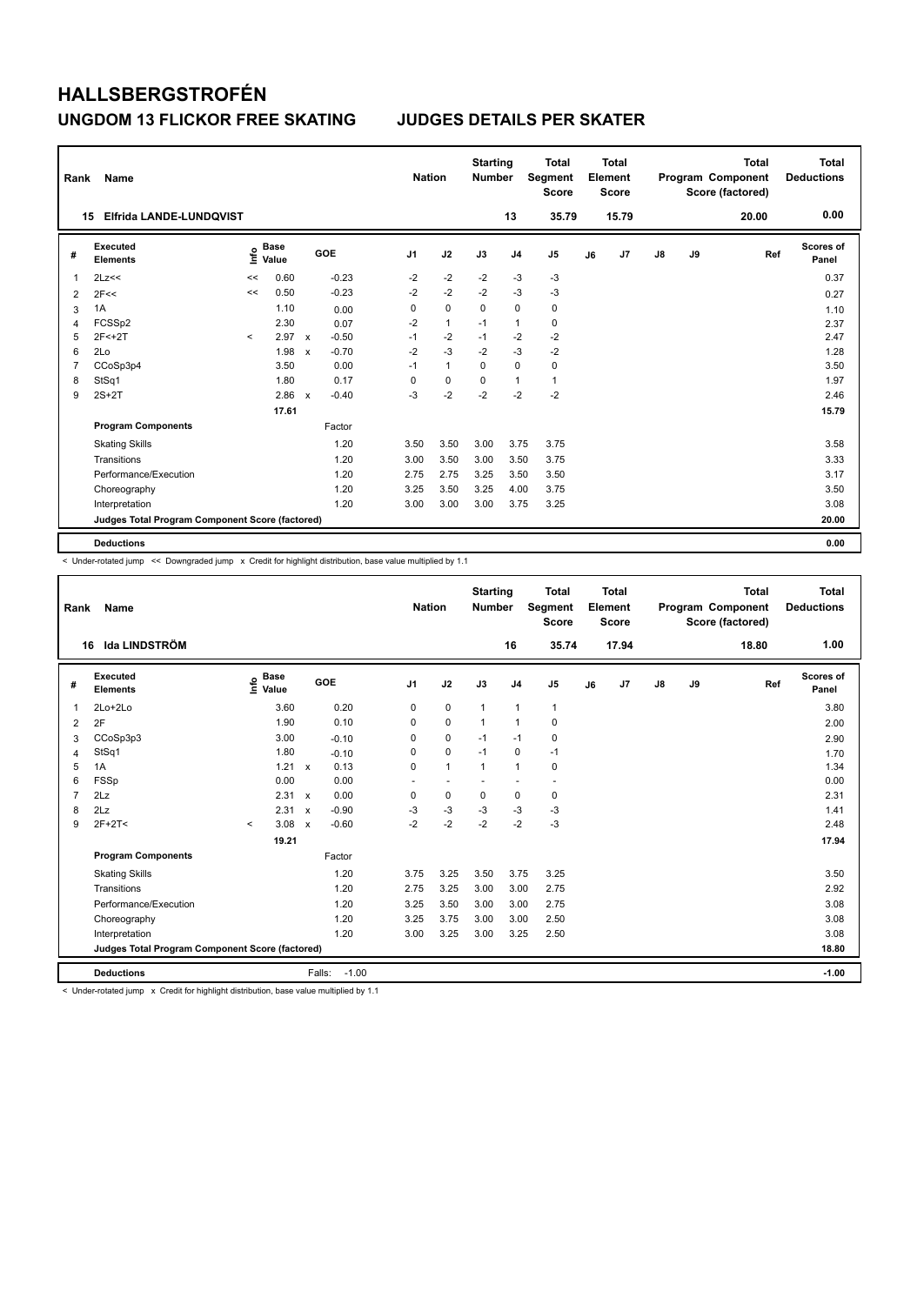| Rank | Name                                            |   |                                  |                           |         |                | <b>Nation</b> | <b>Starting</b><br><b>Number</b> |                | <b>Total</b><br>Segment<br><b>Score</b> |    | <b>Total</b><br>Element<br><b>Score</b> |               |    | <b>Total</b><br>Program Component<br>Score (factored) | <b>Total</b><br><b>Deductions</b> |
|------|-------------------------------------------------|---|----------------------------------|---------------------------|---------|----------------|---------------|----------------------------------|----------------|-----------------------------------------|----|-----------------------------------------|---------------|----|-------------------------------------------------------|-----------------------------------|
|      | <b>Emily PALM</b><br>17                         |   |                                  |                           |         |                |               |                                  | 7              | 34.65                                   |    | 16.85                                   |               |    | 17.80                                                 | 0.00                              |
| #    | <b>Executed</b><br><b>Elements</b>              |   | <b>Base</b><br>e Base<br>⊆ Value |                           | GOE     | J <sub>1</sub> | J2            | J3                               | J <sub>4</sub> | J <sub>5</sub>                          | J6 | J7                                      | $\mathsf{J}8$ | J9 | Ref                                                   | Scores of<br>Panel                |
| 1    | $2Lo+1T$                                        |   | 2.20                             |                           | $-0.10$ | $-1$           | $-1$          | 0                                | 0              | 0                                       |    |                                         |               |    |                                                       | 2.10                              |
| 2    | 2Lz                                             |   | 2.10                             |                           | $-0.10$ | $-1$           | $-2$          | $\Omega$                         | $\Omega$       | $\mathbf 0$                             |    |                                         |               |    |                                                       | 2.00                              |
| 3    | 1A                                              |   | 1.10                             |                           | 0.00    | 0              | $\pmb{0}$     | $\mathbf 0$                      | $\mathbf 0$    | $\pmb{0}$                               |    |                                         |               |    |                                                       | 1.10                              |
| 4    | FSSp2                                           |   | 2.30                             |                           | $-0.30$ | $-1$           | $-1$          | $-1$                             | $-1$           | $-1$                                    |    |                                         |               |    |                                                       | 2.00                              |
| 5    | $2F+1T$                                         |   | 2.53                             | $\mathbf{x}$              | $-0.60$ | $-2$           | $-2$          | $-2$                             | $-2$           | $-1$                                    |    |                                         |               |    |                                                       | 1.93                              |
| 6    | 2Lo                                             |   | 1.98                             | $\boldsymbol{\mathsf{x}}$ | 0.00    | 0              | $\mathbf 0$   | $\mathbf 0$                      | $\mathbf 0$    | $\mathbf 0$                             |    |                                         |               |    |                                                       | 1.98                              |
| 7    | 2Fe                                             | e | 1.54                             | $\boldsymbol{\mathsf{x}}$ | $-0.60$ | $-2$           | $-2$          | $-2$                             | $-2$           | $-1$                                    |    |                                         |               |    |                                                       | 0.94                              |
| 8    | StSq1                                           |   | 1.80                             |                           | 0.00    | 0              | $\mathbf 0$   | 1                                | $-1$           | 0                                       |    |                                         |               |    |                                                       | 1.80                              |
| 9    | CCoSp3p3                                        |   | 3.00                             |                           | 0.00    | 0              | 1             | 0                                | $-1$           | $\mathbf 0$                             |    |                                         |               |    |                                                       | 3.00                              |
|      |                                                 |   | 18.55                            |                           |         |                |               |                                  |                |                                         |    |                                         |               |    |                                                       | 16.85                             |
|      | <b>Program Components</b>                       |   |                                  |                           | Factor  |                |               |                                  |                |                                         |    |                                         |               |    |                                                       |                                   |
|      | <b>Skating Skills</b>                           |   |                                  |                           | 1.20    | 3.00           | 3.00          | 3.25                             | 3.00           | 3.50                                    |    |                                         |               |    |                                                       | 3.08                              |
|      | Transitions                                     |   |                                  |                           | 1.20    | 2.50           | 2.75          | 3.00                             | 2.50           | 3.25                                    |    |                                         |               |    |                                                       | 2.75                              |
|      | Performance/Execution                           |   |                                  |                           | 1.20    | 2.75           | 2.50          | 3.50                             | 3.25           | 3.50                                    |    |                                         |               |    |                                                       | 3.17                              |
|      | Choreography                                    |   |                                  |                           | 1.20    | 2.75           | 2.75          | 3.50                             | 3.00           | 3.50                                    |    |                                         |               |    |                                                       | 3.08                              |
|      | Interpretation                                  |   |                                  |                           | 1.20    | 2.50           | 2.25          | 3.25                             | 2.50           | 3.25                                    |    |                                         |               |    |                                                       | 2.75                              |
|      | Judges Total Program Component Score (factored) |   |                                  |                           |         |                |               |                                  |                |                                         |    |                                         |               |    |                                                       | 17.80                             |
|      | <b>Deductions</b>                               |   |                                  |                           |         |                |               |                                  |                |                                         |    |                                         |               |    |                                                       | 0.00                              |

x Credit for highlight distribution, base value multiplied by 1.1 e Wrong edge ! Not clear edge

| Rank           | Name                                            |         |                      |                           |         |                | <b>Nation</b> | <b>Starting</b><br><b>Number</b> |                          | <b>Total</b><br>Segment<br><b>Score</b> |    | Total<br>Element<br><b>Score</b> |    |    | <b>Total</b><br>Program Component<br>Score (factored) | <b>Total</b><br><b>Deductions</b> |
|----------------|-------------------------------------------------|---------|----------------------|---------------------------|---------|----------------|---------------|----------------------------------|--------------------------|-----------------------------------------|----|----------------------------------|----|----|-------------------------------------------------------|-----------------------------------|
|                | <b>Tova LANTZ-HARARI</b><br>18                  |         |                      |                           |         |                |               |                                  | 14                       | 34.33                                   |    | 14.03                            |    |    | 20.30                                                 | 0.00                              |
| #              | Executed<br><b>Elements</b>                     | ١nf٥    | <b>Base</b><br>Value |                           | GOE     | J <sub>1</sub> | J2            | J3                               | J <sub>4</sub>           | J <sub>5</sub>                          | J6 | J7                               | J8 | J9 | Ref                                                   | Scores of<br>Panel                |
| 1              | 2A<                                             | $\prec$ | 2.30                 |                           | $-0.83$ | $-2$           | $-1$          | $-1$                             | $-2$                     | $-2$                                    |    |                                  |    |    |                                                       | 1.47                              |
| $\overline{2}$ | 2A<                                             | $\prec$ | 2.30                 |                           | $-0.67$ | $-1$           | $-1$          | $-1$                             | $-2$                     | $-2$                                    |    |                                  |    |    |                                                       | 1.63                              |
| 3              | FCSSp3                                          |         | 2.60                 |                           | $-0.10$ | $-1$           | $\mathbf 0$   | $-1$                             | $\mathbf 0$              | 0                                       |    |                                  |    |    |                                                       | 2.50                              |
| 4              | StSq                                            |         | 0.00                 |                           | 0.00    | ٠              | $\sim$        | $\sim$                           | $\overline{\phantom{a}}$ | $\sim$                                  |    |                                  |    |    |                                                       | 0.00                              |
| 5              | 2Lo                                             |         | 1.98                 | $\mathbf{x}$              | $-0.10$ | $-1$           | $\mathbf 0$   | $\mathbf 0$                      | $-1$                     | 0                                       |    |                                  |    |    |                                                       | 1.88                              |
| 6              | CCoSp3p3                                        |         | 3.00                 |                           | 0.00    | 1              | $-1$          | 0                                | $\mathbf 0$              | 0                                       |    |                                  |    |    |                                                       | 3.00                              |
| $\overline{7}$ | 2F+SEQ                                          |         | 1.67                 | $\mathsf{x}$              | $-0.80$ | $-3$           | $-3$          | $-2$                             | $-1$                     | $-3$                                    |    |                                  |    |    |                                                       | 0.87                              |
| 8              | $1Lz + 2T$                                      |         | 2.09                 | $\boldsymbol{\mathsf{x}}$ | $-0.07$ | $-1$           | $\Omega$      | $\Omega$                         | $-1$                     | 0                                       |    |                                  |    |    |                                                       | 2.02                              |
| 9              | 1Lz                                             |         | 0.66                 | $\boldsymbol{\mathsf{x}}$ | 0.00    | $-1$           | $\mathbf 0$   | $\mathbf 0$                      | $\mathbf 0$              | 0                                       |    |                                  |    |    |                                                       | 0.66                              |
|                |                                                 |         | 16.60                |                           |         |                |               |                                  |                          |                                         |    |                                  |    |    |                                                       | 14.03                             |
|                | <b>Program Components</b>                       |         |                      |                           | Factor  |                |               |                                  |                          |                                         |    |                                  |    |    |                                                       |                                   |
|                | <b>Skating Skills</b>                           |         |                      |                           | 1.20    | 3.25           | 3.50          | 3.75                             | 3.75                     | 4.00                                    |    |                                  |    |    |                                                       | 3.67                              |
|                | Transitions                                     |         |                      |                           | 1.20    | 2.50           | 3.50          | 3.25                             | 3.00                     | 3.25                                    |    |                                  |    |    |                                                       | 3.17                              |
|                | Performance/Execution                           |         |                      |                           | 1.20    | 3.00           | 3.00          | 3.25                             | 3.50                     | 4.00                                    |    |                                  |    |    |                                                       | 3.25                              |
|                | Choreography                                    |         |                      |                           | 1.20    | 2.75           | 3.75          | 3.50                             | 3.75                     | 3.50                                    |    |                                  |    |    |                                                       | 3.58                              |
|                | Interpretation                                  |         |                      |                           | 1.20    | 3.25           | 3.25          | 3.25                             | 3.25                     | 3.50                                    |    |                                  |    |    |                                                       | 3.25                              |
|                | Judges Total Program Component Score (factored) |         |                      |                           |         |                |               |                                  |                          |                                         |    |                                  |    |    |                                                       | 20.30                             |
|                | <b>Deductions</b>                               |         |                      |                           |         |                |               |                                  |                          |                                         |    |                                  |    |    |                                                       | 0.00                              |

 $<$  Under-rotated jump  $\times$  Credit for highlight distribution, base value multiplied by 1.1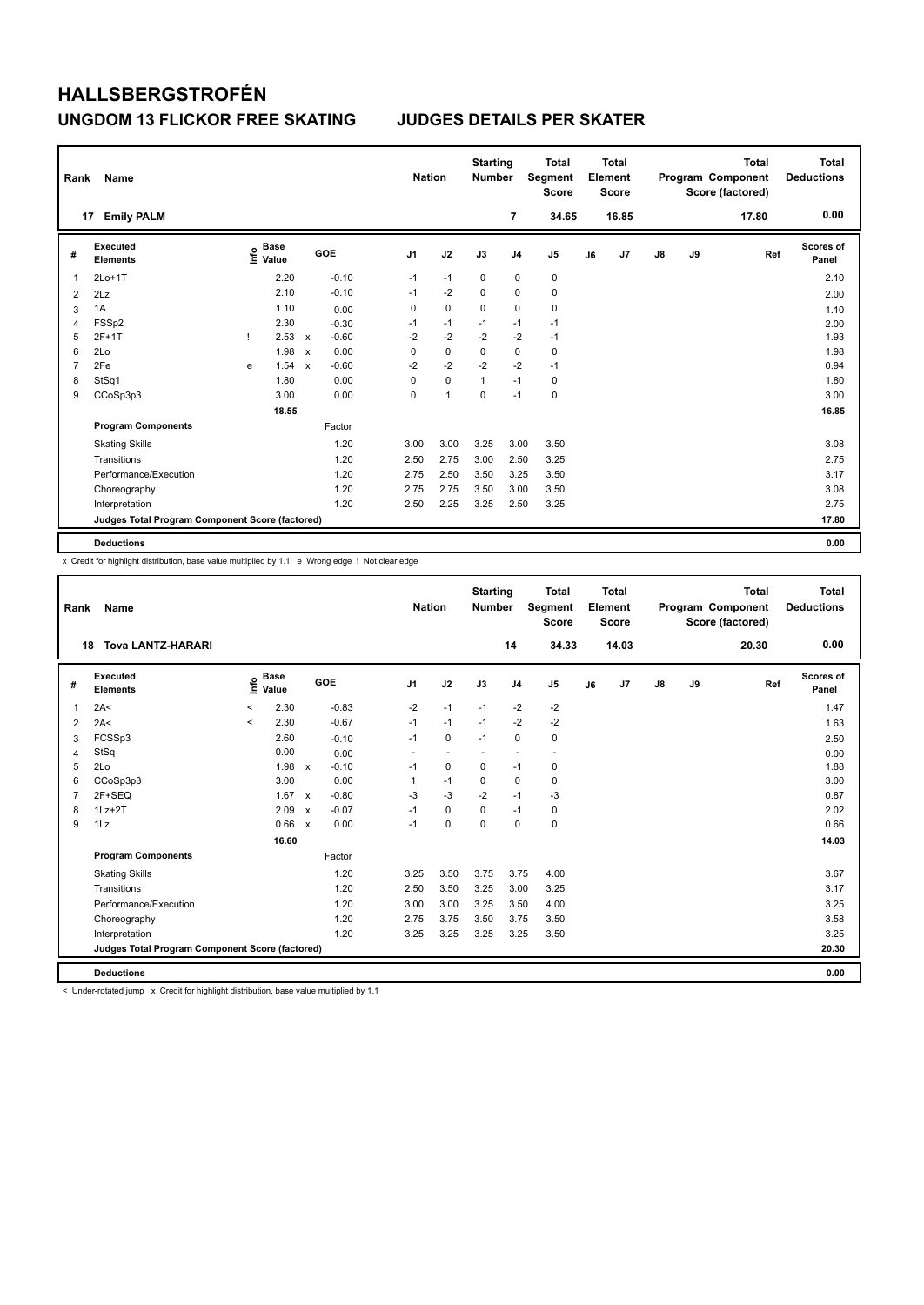| Rank           | Name                                            |   |                                  |                           |         | <b>Nation</b>  |                | <b>Starting</b><br><b>Number</b> |                | <b>Total</b><br><b>Segment</b><br><b>Score</b> |    | <b>Total</b><br>Element<br><b>Score</b> |    |    | <b>Total</b><br>Program Component<br>Score (factored) | Total<br><b>Deductions</b> |
|----------------|-------------------------------------------------|---|----------------------------------|---------------------------|---------|----------------|----------------|----------------------------------|----------------|------------------------------------------------|----|-----------------------------------------|----|----|-------------------------------------------------------|----------------------------|
|                | <b>Isabelle BRANDEBORN</b><br>19                |   |                                  |                           |         |                |                |                                  | 17             | 33.84                                          |    | 13.34                                   |    |    | 21.00                                                 | 0.50                       |
| #              | Executed<br><b>Elements</b>                     |   | <b>Base</b><br>e Base<br>⊆ Value |                           | GOE     | J <sub>1</sub> | J2             | J3                               | J <sub>4</sub> | J <sub>5</sub>                                 | J6 | J7                                      | J8 | J9 | Ref                                                   | <b>Scores of</b><br>Panel  |
| 1              | $2Lo+2T$                                        |   | 3.10                             |                           | 0.00    | 0              | $\mathbf 0$    | $\mathbf 0$                      | $\mathbf 0$    | 0                                              |    |                                         |    |    |                                                       | 3.10                       |
| $\overline{2}$ | 1Fe                                             | e | 0.40                             |                           | $-0.17$ | $-2$           | $-2$           | $-2$                             | $-1$           | $-1$                                           |    |                                         |    |    |                                                       | 0.23                       |
| 3              | 2Lz                                             |   | 2.10                             |                           | 0.00    | 0              | $\mathbf 0$    | $\mathbf 0$                      | $\mathbf 0$    | $\mathbf{1}$                                   |    |                                         |    |    |                                                       | 2.10                       |
| 4              | 1A                                              |   | 1.10                             |                           | 0.13    | 0              | $\overline{1}$ | $\Omega$                         | $\mathbf{1}$   | 1                                              |    |                                         |    |    |                                                       | 1.23                       |
| 5              | FCSSp                                           |   | 0.00                             |                           | 0.00    | $\overline{a}$ | $\overline{a}$ |                                  | ٠              |                                                |    |                                         |    |    |                                                       | 0.00                       |
| 6              | StSq1                                           |   | 1.80                             |                           | 0.33    | $-1$           | $\overline{1}$ | $\overline{1}$                   | $\pmb{0}$      | $\mathbf{1}$                                   |    |                                         |    |    |                                                       | 2.13                       |
| $\overline{7}$ | 2Fe                                             | e | 1.54                             | $\mathbf{x}$              | $-0.90$ | -3             | $-3$           | -3                               | $-3$           | $-3$                                           |    |                                         |    |    |                                                       | 0.64                       |
| 8              | $2Lo+2T$                                        |   | 3.41                             | $\boldsymbol{\mathsf{x}}$ | $-0.60$ | $-2$           | $-2$           | $-2$                             | $-2$           | $-1$                                           |    |                                         |    |    |                                                       | 2.81                       |
| 9              | CCoSp2p1                                        |   | 1.70                             |                           | $-0.60$ | $-2$           | $-1$           | $-2$                             | $-2$           | $-2$                                           |    |                                         |    |    |                                                       | 1.10                       |
|                |                                                 |   | 15.15                            |                           |         |                |                |                                  |                |                                                |    |                                         |    |    |                                                       | 13.34                      |
|                | <b>Program Components</b>                       |   |                                  |                           | Factor  |                |                |                                  |                |                                                |    |                                         |    |    |                                                       |                            |
|                | <b>Skating Skills</b>                           |   |                                  |                           | 1.20    | 3.25           | 3.75           | 3.00                             | 3.75           | 4.25                                           |    |                                         |    |    |                                                       | 3.58                       |
|                | Transitions                                     |   |                                  |                           | 1.20    | 3.00           | 3.00           | 3.50                             | 3.00           | 4.00                                           |    |                                         |    |    |                                                       | 3.17                       |
|                | Performance/Execution                           |   |                                  |                           | 1.20    | 3.50           | 3.50           | 3.25                             | 3.50           | 4.50                                           |    |                                         |    |    |                                                       | 3.50                       |
|                | Choreography                                    |   |                                  |                           | 1.20    | 3.25           | 4.00           | 3.50                             | 3.50           | 4.50                                           |    |                                         |    |    |                                                       | 3.67                       |
|                | Interpretation                                  |   |                                  |                           | 1.20    | 3.50           | 3.75           | 3.50                             | 3.00           | 4.75                                           |    |                                         |    |    |                                                       | 3.58                       |
|                | Judges Total Program Component Score (factored) |   |                                  |                           |         |                |                |                                  |                |                                                |    |                                         |    |    |                                                       | 21.00                      |
|                | <b>Deductions</b>                               |   |                                  | Falls:                    | $-0.50$ |                |                |                                  |                |                                                |    |                                         |    |    |                                                       | $-0.50$                    |

x Credit for highlight distribution, base value multiplied by 1.1 e Wrong edge

| Rank           | Name                                            |         |                                  |                           |         | <b>Nation</b>  |              | <b>Starting</b><br><b>Number</b> |                | <b>Total</b><br>Segment<br><b>Score</b> |    | Total<br>Element<br><b>Score</b> |    |    | <b>Total</b><br>Program Component<br>Score (factored) | <b>Total</b><br><b>Deductions</b> |
|----------------|-------------------------------------------------|---------|----------------------------------|---------------------------|---------|----------------|--------------|----------------------------------|----------------|-----------------------------------------|----|----------------------------------|----|----|-------------------------------------------------------|-----------------------------------|
|                | <b>Olivia MODIG</b><br>20                       |         |                                  |                           |         |                |              |                                  | 11             | 33.63                                   |    | 15.73                            |    |    | 17.90                                                 | 0.00                              |
| #              | Executed<br><b>Elements</b>                     |         | <b>Base</b><br>e Base<br>⊆ Value |                           | GOE     | J <sub>1</sub> | J2           | J3                               | J <sub>4</sub> | J <sub>5</sub>                          | J6 | J7                               | J8 | J9 | Ref                                                   | Scores of<br>Panel                |
| 1              | 2Lo                                             |         | 1.80                             |                           | 0.00    | $\mathbf 0$    | $\mathbf 0$  | $\mathbf{1}$                     | $\mathbf 0$    | 0                                       |    |                                  |    |    |                                                       | 1.80                              |
| $\overline{2}$ | 2Lz+2Te                                         | e       | 2.10                             |                           | $-0.70$ | $-3$           | $-3$         | $-2$                             | $-2$           | $-2$                                    |    |                                  |    |    |                                                       | 1.40                              |
| 3              | CCoSp3p4                                        |         | 3.50                             |                           | 0.50    | $\mathbf{1}$   | $\mathbf{1}$ | $\mathbf{1}$                     | $\mathbf 0$    | $\overline{\mathbf{c}}$                 |    |                                  |    |    |                                                       | 4.00                              |
| 4              | StSq2                                           |         | 2.60                             |                           | 0.33    | 0              | $-1$         | $\mathbf{1}$                     | $\mathbf{1}$   | $\mathbf{1}$                            |    |                                  |    |    |                                                       | 2.93                              |
| 5              | 2A<<                                            | <<      | 1.21                             | $\boldsymbol{\mathsf{x}}$ | $-0.60$ | $-3$           | $-3$         | $-3$                             | $-3$           | $-3$                                    |    |                                  |    |    |                                                       | 0.61                              |
| 6              | 2F                                              |         | 2.09                             | $\boldsymbol{\mathsf{x}}$ | 0.00    | 0              | $\mathbf 0$  | 0                                | $\mathbf 0$    | 0                                       |    |                                  |    |    |                                                       | 2.09                              |
| $\overline{7}$ | 2Lz+2Te                                         | e       | 2.31                             | $\mathsf{x}$              | $-0.60$ | $-3$           | $-2$         | $-2$                             | $-2$           | $-2$                                    |    |                                  |    |    |                                                       | 1.71                              |
| 8              | 2F                                              |         | 2.09                             | $\boldsymbol{\mathsf{x}}$ | $-0.90$ | $-3$           | $-3$         | $-3$                             | $-3$           | $-3$                                    |    |                                  |    |    |                                                       | 1.19                              |
| 9              | FCoSp2p2*                                       | $\star$ | 0.00                             |                           | 0.00    |                |              |                                  |                |                                         |    |                                  |    |    |                                                       | 0.00                              |
|                |                                                 |         | 17.70                            |                           |         |                |              |                                  |                |                                         |    |                                  |    |    |                                                       | 15.73                             |
|                | <b>Program Components</b>                       |         |                                  |                           | Factor  |                |              |                                  |                |                                         |    |                                  |    |    |                                                       |                                   |
|                | <b>Skating Skills</b>                           |         |                                  |                           | 1.20    | 3.00           | 3.00         | 3.00                             | 3.00           | 4.25                                    |    |                                  |    |    |                                                       | 3.00                              |
|                | Transitions                                     |         |                                  |                           | 1.20    | 3.25           | 2.50         | 3.25                             | 2.75           | 4.00                                    |    |                                  |    |    |                                                       | 3.08                              |
|                | Performance/Execution                           |         |                                  |                           | 1.20    | 2.75           | 2.75         | 3.25                             | 2.50           | 4.25                                    |    |                                  |    |    |                                                       | 2.92                              |
|                | Choreography                                    |         |                                  |                           | 1.20    | 3.00           | 2.50         | 3.50                             | 2.00           | 4.25                                    |    |                                  |    |    |                                                       | 3.00                              |
|                | Interpretation                                  |         |                                  |                           | 1.20    | 2.75           | 2.75         | 3.25                             | 2.00           | 4.00                                    |    |                                  |    |    |                                                       | 2.92                              |
|                | Judges Total Program Component Score (factored) |         |                                  |                           |         |                |              |                                  |                |                                         |    |                                  |    |    |                                                       | 17.90                             |
|                | <b>Deductions</b>                               |         |                                  |                           |         |                |              |                                  |                |                                         |    |                                  |    |    |                                                       | 0.00                              |
|                |                                                 |         |                                  |                           |         |                |              |                                  |                |                                         |    |                                  |    |    |                                                       |                                   |

<< Downgraded jump \* Invalid element x Credit for highlight distribution, base value multiplied by 1.1 e Wrong edge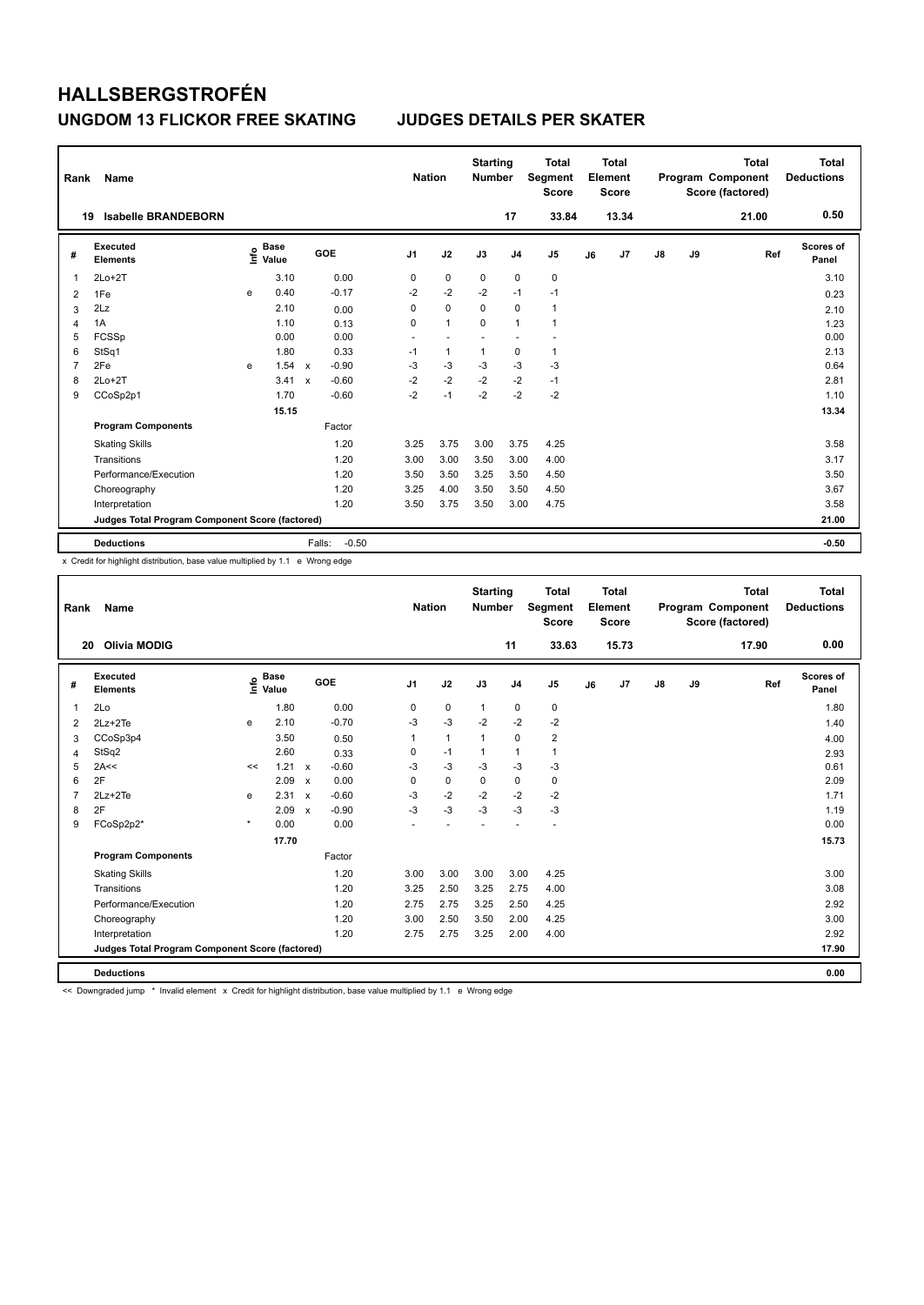| Rank           | Name                                            |                                  |                           |                   | <b>Nation</b>  |              | <b>Starting</b><br><b>Number</b> |                | <b>Total</b><br>Segment<br><b>Score</b> |    | <b>Total</b><br>Element<br><b>Score</b> |               |    | <b>Total</b><br>Program Component<br>Score (factored) | Total<br><b>Deductions</b> |
|----------------|-------------------------------------------------|----------------------------------|---------------------------|-------------------|----------------|--------------|----------------------------------|----------------|-----------------------------------------|----|-----------------------------------------|---------------|----|-------------------------------------------------------|----------------------------|
| 21             | <b>Elvira WIKLUND</b>                           |                                  |                           |                   |                |              |                                  | 10             | 32.56                                   |    | 16.06                                   |               |    | 18.00                                                 | 1.50                       |
| #              | <b>Executed</b><br><b>Elements</b>              | <b>Base</b><br>e Base<br>⊆ Value |                           | GOE               | J <sub>1</sub> | J2           | J3                               | J <sub>4</sub> | J <sub>5</sub>                          | J6 | J7                                      | $\mathsf{J}8$ | J9 | Ref                                                   | Scores of<br>Panel         |
| 1              | 1A                                              | 1.10                             |                           | 0.07              | 0              | $\mathbf{1}$ | 0                                | 0              | $\mathbf{1}$                            |    |                                         |               |    |                                                       | 1.17                       |
| $\overline{2}$ | 2Lz                                             | 2.10                             |                           | $-0.90$           | $-3$           | $-3$         | $-3$                             | $-3$           | $-3$                                    |    |                                         |               |    |                                                       | 1.20                       |
| 3              | $2F+2T$                                         | 3.20                             |                           | $-0.90$           | $-3$           | $-3$         | $-3$                             | $-3$           | $-3$                                    |    |                                         |               |    |                                                       | 2.30                       |
| 4              | FCSSp1                                          | 1.90                             |                           | $-0.40$           | $-1$           | $-2$         | $-1$                             | $-2$           | $-1$                                    |    |                                         |               |    |                                                       | 1.50                       |
| 5              | $2Lo+2T$                                        | 3.10                             |                           | $-0.60$           | $-2$           | $-2$         | $-1$                             | $-2$           | -2                                      |    |                                         |               |    |                                                       | 2.50                       |
| 6              | StSq1                                           | 1.80                             |                           | 0.00              | 0              | $-1$         | 0                                | $\pmb{0}$      | $\pmb{0}$                               |    |                                         |               |    |                                                       | 1.80                       |
| 7              | 2Lz                                             | 2.31                             | $\mathsf{x}$              | $-0.90$           | $-3$           | $-3$         | $-3$                             | $-3$           | $-3$                                    |    |                                         |               |    |                                                       | 1.41                       |
| 8              | CCoSp2p3                                        | 2.50                             |                           | $-0.20$           | $-1$           | $-1$         | $\Omega$                         | $-1$           | 0                                       |    |                                         |               |    |                                                       | 2.30                       |
| 9              | 2Lo                                             | 1.98                             | $\boldsymbol{\mathsf{x}}$ | $-0.10$           | $-1$           | $\mathbf 0$  | 0                                | $-1$           | $\pmb{0}$                               |    |                                         |               |    |                                                       | 1.88                       |
|                |                                                 | 19.99                            |                           |                   |                |              |                                  |                |                                         |    |                                         |               |    |                                                       | 16.06                      |
|                | <b>Program Components</b>                       |                                  |                           | Factor            |                |              |                                  |                |                                         |    |                                         |               |    |                                                       |                            |
|                | <b>Skating Skills</b>                           |                                  |                           | 1.20              | 3.25           | 2.75         | 3.25                             | 3.00           | 3.50                                    |    |                                         |               |    |                                                       | 3.17                       |
|                | Transitions                                     |                                  |                           | 1.20              | 2.75           | 2.75         | 2.75                             | 2.50           | 3.00                                    |    |                                         |               |    |                                                       | 2.75                       |
|                | Performance/Execution                           |                                  |                           | 1.20              | 2.75           | 2.50         | 2.75                             | 3.00           | 3.50                                    |    |                                         |               |    |                                                       | 2.83                       |
|                | Choreography                                    |                                  |                           | 1.20              | 3.25           | 2.75         | 3.25                             | 3.25           | 3.50                                    |    |                                         |               |    |                                                       | 3.25                       |
|                | Interpretation                                  |                                  |                           | 1.20              | 3.00           | 2.00         | 3.00                             | 3.00           | 3.25                                    |    |                                         |               |    |                                                       | 3.00                       |
|                | Judges Total Program Component Score (factored) |                                  |                           |                   |                |              |                                  |                |                                         |    |                                         |               |    |                                                       | 18.00                      |
|                | <b>Deductions</b>                               |                                  |                           | $-1.50$<br>Falls: |                |              |                                  |                |                                         |    |                                         |               |    |                                                       | $-1.50$                    |

x Credit for highlight distribution, base value multiplied by 1.1

| Rank           | <b>Name</b>                                     |                                  |                           |         | <b>Nation</b>  |             | <b>Starting</b><br><b>Number</b> |                | <b>Total</b><br>Segment<br><b>Score</b> |    | Total<br>Element<br><b>Score</b> |    |    | <b>Total</b><br>Program Component<br>Score (factored) | <b>Total</b><br><b>Deductions</b> |
|----------------|-------------------------------------------------|----------------------------------|---------------------------|---------|----------------|-------------|----------------------------------|----------------|-----------------------------------------|----|----------------------------------|----|----|-------------------------------------------------------|-----------------------------------|
| 22             | <b>Isabel LUNDQVIST</b>                         |                                  |                           |         |                |             |                                  | 1              | 30.75                                   |    | 16.45                            |    |    | 14.80                                                 | 0.50                              |
| #              | Executed<br><b>Elements</b>                     | <b>Base</b><br>e Base<br>⊆ Value |                           | GOE     | J <sub>1</sub> | J2          | J3                               | J <sub>4</sub> | J <sub>5</sub>                          | J6 | J7                               | J8 | J9 | Ref                                                   | <b>Scores of</b><br>Panel         |
| $\mathbf{1}$   | 1A                                              | 1.10                             |                           | 0.00    | 0              | $\mathbf 0$ | $\mathbf{1}$                     | $\mathbf 0$    | $\pmb{0}$                               |    |                                  |    |    |                                                       | 1.10                              |
| 2              | 2Lz                                             | 2.10                             |                           | $-0.30$ | $-1$           | $-1$        | $-1$                             | $-1$           | $-1$                                    |    |                                  |    |    |                                                       | 1.80                              |
| 3              | 2F                                              | 1.90                             |                           | $-0.90$ | -3             | $-3$        | $-3$                             | $-3$           | $-3$                                    |    |                                  |    |    |                                                       | 1.00                              |
| 4              | $2Lo+2T$                                        | 3.10                             |                           | $-0.20$ | $-1$           | $\mathbf 0$ | $-1$                             | $-1$           | $\mathbf 0$                             |    |                                  |    |    |                                                       | 2.90                              |
| 5              | FCSSp3                                          | 2.60                             |                           | $-0.20$ | 0              | $-1$        | $\mathbf 0$                      | $-2$           | $-1$                                    |    |                                  |    |    |                                                       | 2.40                              |
| 6              | StSqB                                           | 1.50                             |                           | $-0.30$ | $-1$           | $-1$        | $-1$                             | $-1$           | 0                                       |    |                                  |    |    |                                                       | 1.20                              |
| $\overline{7}$ | 1S                                              | 0.44                             | $\mathsf{x}$              | $-0.30$ | $-3$           | $-3$        | $-3$                             | $-3$           | $-3$                                    |    |                                  |    |    |                                                       | 0.14                              |
| 8              | $2Lo+2T$                                        | 3.41                             | $\boldsymbol{\mathsf{x}}$ | $-0.60$ | $-3$           | $-1$        | 0                                | $-3$           | $-2$                                    |    |                                  |    |    |                                                       | 2.81                              |
| 9              | CCoSp3p4                                        | 3.50                             |                           | $-0.40$ | $-2$           | $-1$        | $-1$                             | $-2$           | $\mathbf{1}$                            |    |                                  |    |    |                                                       | 3.10                              |
|                |                                                 | 19.65                            |                           |         |                |             |                                  |                |                                         |    |                                  |    |    |                                                       | 16.45                             |
|                | <b>Program Components</b>                       |                                  |                           | Factor  |                |             |                                  |                |                                         |    |                                  |    |    |                                                       |                                   |
|                | <b>Skating Skills</b>                           |                                  |                           | 1.20    | 2.75           | 2.75        | 3.00                             | 2.50           | 2.75                                    |    |                                  |    |    |                                                       | 2.75                              |
|                | Transitions                                     |                                  |                           | 1.20    | 2.00           | 2.50        | 2.75                             | 2.00           | 2.50                                    |    |                                  |    |    |                                                       | 2.33                              |
|                | Performance/Execution                           |                                  |                           | 1.20    | 2.25           | 2.50        | 3.00                             | 2.25           | 2.75                                    |    |                                  |    |    |                                                       | 2.50                              |
|                | Choreography                                    |                                  |                           | 1.20    | 2.25           | 2.75        | 2.75                             | 2.25           | 2.50                                    |    |                                  |    |    |                                                       | 2.50                              |
|                | Interpretation                                  |                                  |                           | 1.20    | 2.00           | 2.50        | 2.75                             | 2.00           | 2.25                                    |    |                                  |    |    |                                                       | 2.25                              |
|                | Judges Total Program Component Score (factored) |                                  |                           |         |                |             |                                  |                |                                         |    |                                  |    |    |                                                       | 14.80                             |
|                | <b>Deductions</b>                               | .                                | Falls:                    | $-0.50$ |                |             |                                  |                |                                         |    |                                  |    |    |                                                       | $-0.50$                           |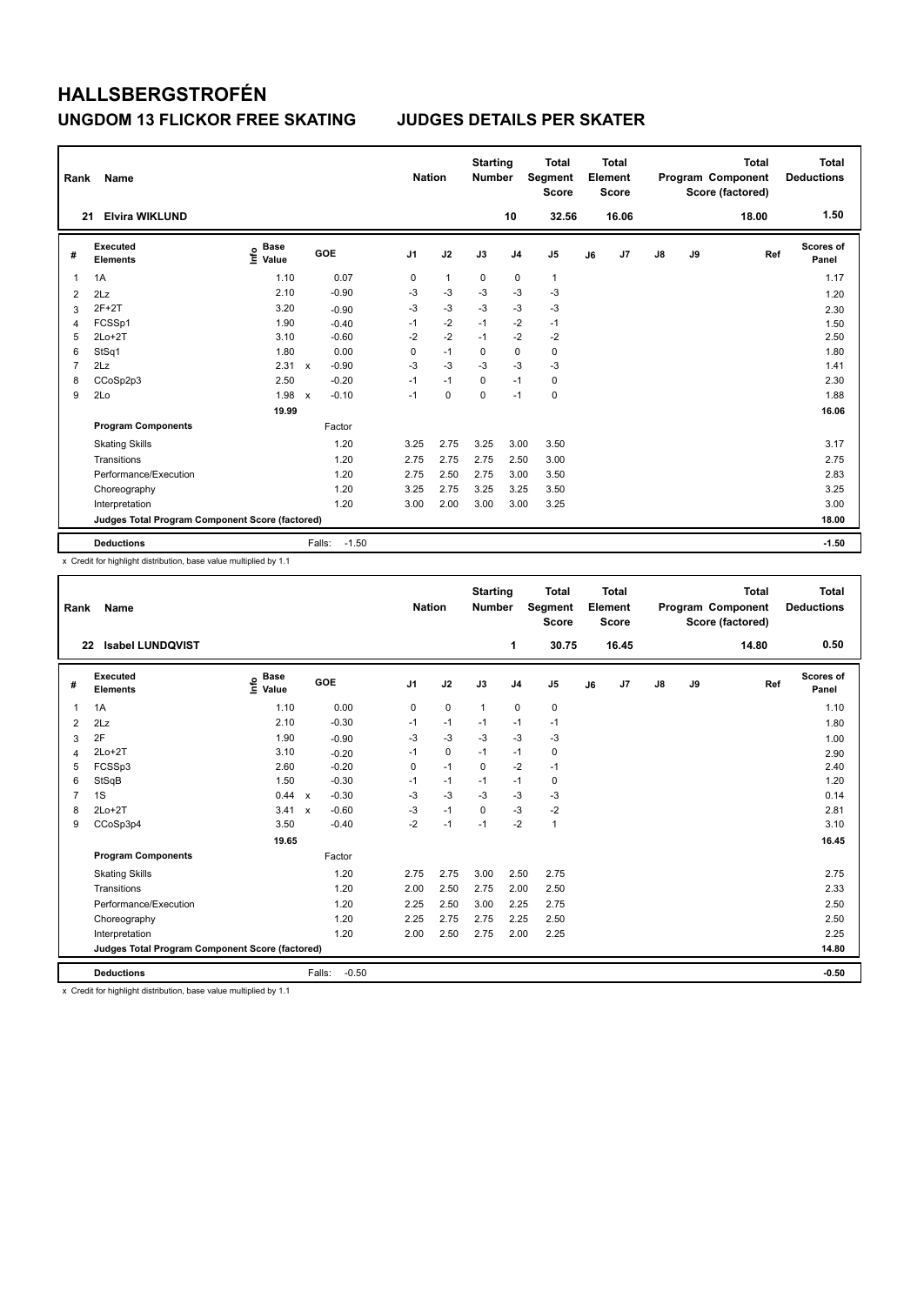| Rank | Name                                            |                                  |                                   | <b>Nation</b>  |              | <b>Starting</b><br><b>Number</b> |                | <b>Total</b><br>Segment<br><b>Score</b> |    | <b>Total</b><br>Element<br><b>Score</b> |               |    | <b>Total</b><br>Program Component<br>Score (factored) | <b>Total</b><br><b>Deductions</b> |
|------|-------------------------------------------------|----------------------------------|-----------------------------------|----------------|--------------|----------------------------------|----------------|-----------------------------------------|----|-----------------------------------------|---------------|----|-------------------------------------------------------|-----------------------------------|
|      | <b>Cicilia KASSAN</b><br>23                     |                                  |                                   |                |              |                                  | 2              | 30.73                                   |    | 15.13                                   |               |    | 15.60                                                 | 0.00                              |
| #    | <b>Executed</b><br><b>Elements</b>              | <b>Base</b><br>e Base<br>⊆ Value | <b>GOE</b>                        | J <sub>1</sub> | J2           | J3                               | J <sub>4</sub> | J <sub>5</sub>                          | J6 | J7                                      | $\mathsf{J}8$ | J9 | Ref                                                   | <b>Scores of</b><br>Panel         |
| 1    | $2F+2Lo$                                        | 3.70                             | 0.00                              | 0              | 0            | 0                                | $-1$           | 0                                       |    |                                         |               |    |                                                       | 3.70                              |
| 2    | 2Lz                                             | 2.10                             | 0.00                              | 0              | $\mathbf 0$  | 0                                | $-1$           | $\mathbf 0$                             |    |                                         |               |    |                                                       | 2.10                              |
| 3    | FCoSp2p1*                                       | $\star$<br>0.00                  | 0.00                              |                |              |                                  |                | -                                       |    |                                         |               |    |                                                       | 0.00                              |
| 4    | 1A                                              | 1.10                             | 0.00                              | 0              | $\mathbf{1}$ | $\mathbf 0$                      | $\mathbf 0$    | $\pmb{0}$                               |    |                                         |               |    |                                                       | 1.10                              |
| 5    | $2Lo+2T$                                        | 3.41                             | $-0.20$<br>$\mathsf{x}$           | $-1$           | 0            | $-1$                             | 0              | $-1$                                    |    |                                         |               |    |                                                       | 3.21                              |
| 6    | 2F                                              | 2.09                             | 0.00<br>X                         | 0              | $\mathbf 0$  | $\mathbf 0$                      | $-1$           | $\pmb{0}$                               |    |                                         |               |    |                                                       | 2.09                              |
| 7    | StSq1                                           | 1.80                             | $-0.30$                           | 0              | $-1$         | $-1$                             | $-1$           | $-1$                                    |    |                                         |               |    |                                                       | 1.50                              |
| 8    | 2T                                              | 1.43                             | 0.00<br>$\boldsymbol{\mathsf{x}}$ | 0              | $\mathbf 0$  | $\mathbf 0$                      | $\mathbf 0$    | $\pmb{0}$                               |    |                                         |               |    |                                                       | 1.43                              |
| 9    | CCoSp3p3*                                       | $\star$<br>0.00                  | 0.00                              |                |              |                                  |                |                                         |    |                                         |               |    |                                                       | 0.00                              |
|      |                                                 | 15.63                            |                                   |                |              |                                  |                |                                         |    |                                         |               |    |                                                       | 15.13                             |
|      | <b>Program Components</b>                       |                                  | Factor                            |                |              |                                  |                |                                         |    |                                         |               |    |                                                       |                                   |
|      | <b>Skating Skills</b>                           |                                  | 1.20                              | 2.75           | 3.00         | 2.75                             | 2.50           | 2.50                                    |    |                                         |               |    |                                                       | 2.67                              |
|      | Transitions                                     |                                  | 1.20                              | 2.25           | 2.50         | 3.00                             | 2.00           | 2.00                                    |    |                                         |               |    |                                                       | 2.25                              |
|      | Performance/Execution                           |                                  | 1.20                              | 2.75           | 2.75         | 3.00                             | 2.25           | 2.75                                    |    |                                         |               |    |                                                       | 2.75                              |
|      | Choreography                                    |                                  | 1.20                              | 2.50           | 2.50         | 3.00                             | 2.50           | 2.25                                    |    |                                         |               |    |                                                       | 2.50                              |
|      | Interpretation                                  |                                  | 1.20                              | 3.00           | 2.75         | 3.25                             | 2.00           | 2.75                                    |    |                                         |               |    |                                                       | 2.83                              |
|      | Judges Total Program Component Score (factored) |                                  |                                   |                |              |                                  |                |                                         |    |                                         |               |    |                                                       | 15.60                             |
|      | <b>Deductions</b>                               |                                  |                                   |                |              |                                  |                |                                         |    |                                         |               |    |                                                       | 0.00                              |

\* Invalid element x Credit for highlight distribution, base value multiplied by 1.1

| Rank           | <b>Name</b>                                     |                                  |                                      | <b>Nation</b>  |             | <b>Starting</b><br><b>Number</b> |                | <b>Total</b><br>Segment<br><b>Score</b> |    | Total<br>Element<br><b>Score</b> |    |    | <b>Total</b><br>Program Component<br>Score (factored) | Total<br><b>Deductions</b> |
|----------------|-------------------------------------------------|----------------------------------|--------------------------------------|----------------|-------------|----------------------------------|----------------|-----------------------------------------|----|----------------------------------|----|----|-------------------------------------------------------|----------------------------|
| 24             | <b>Felicia ERIKSSON</b>                         |                                  |                                      |                |             |                                  | 5              | 30.70                                   |    | 15.70                            |    |    | 15.00                                                 | 0.00                       |
| #              | Executed<br><b>Elements</b>                     | <b>Base</b><br>e Base<br>⊆ Value | GOE                                  | J <sub>1</sub> | J2          | J3                               | J <sub>4</sub> | J <sub>5</sub>                          | J6 | J7                               | J8 | J9 | Ref                                                   | Scores of<br>Panel         |
| $\overline{1}$ | 2F                                              | 1.90                             | $-0.30$                              | $-1$           | $-1$        | $-1$                             | $-1$           | $-1$                                    |    |                                  |    |    |                                                       | 1.60                       |
| 2              | $2Lo+2T$                                        | 3.10                             | $-0.20$                              | $-1$           | $\mathbf 0$ | 0                                | $-1$           | $-1$                                    |    |                                  |    |    |                                                       | 2.90                       |
| 3              | 1Lz                                             | 0.60                             | $-0.30$                              | -3             | $-3$        | -3                               | $-3$           | $-3$                                    |    |                                  |    |    |                                                       | 0.30                       |
| 4              | FCSpBV                                          | 1.10                             | $-0.30$                              | $-1$           | $-2$        | $-1$                             | $\mathbf 0$    | $-1$                                    |    |                                  |    |    |                                                       | 0.80                       |
| 5              | 1A                                              | 1.10                             | 0.00                                 | 0              | $\mathbf 0$ | $\mathbf 0$                      | $\mathbf 0$    | $\mathbf 0$                             |    |                                  |    |    |                                                       | 1.10                       |
| 6              | $2F+2T$                                         | 3.52                             | $-0.40$<br>$\boldsymbol{\mathsf{x}}$ | $-2$           | $-1$        | $-1$                             | $-2$           | $-1$                                    |    |                                  |    |    |                                                       | 3.12                       |
| $\overline{7}$ | CCoSp3p3                                        | 3.00                             | 0.00                                 | 0              | $\mathbf 0$ | $\Omega$                         | $\mathbf 0$    | $\mathbf{1}$                            |    |                                  |    |    |                                                       | 3.00                       |
| 8              | 2Lo                                             | 1.98                             | $-0.20$<br>$\boldsymbol{\mathsf{x}}$ | $-1$           | $\mathbf 0$ | 0                                | $-1$           | $-1$                                    |    |                                  |    |    |                                                       | 1.78                       |
| 9              | StSqB                                           | 1.50                             | $-0.40$                              | $-1$           | $-2$        | $-1$                             | $-2$           | $-1$                                    |    |                                  |    |    |                                                       | 1.10                       |
|                |                                                 | 17.80                            |                                      |                |             |                                  |                |                                         |    |                                  |    |    |                                                       | 15.70                      |
|                | <b>Program Components</b>                       |                                  | Factor                               |                |             |                                  |                |                                         |    |                                  |    |    |                                                       |                            |
|                | <b>Skating Skills</b>                           |                                  | 1.20                                 | 2.75           | 2.50        | 3.00                             | 2.50           | 2.75                                    |    |                                  |    |    |                                                       | 2.67                       |
|                | Transitions                                     |                                  | 1.20                                 | 2.75           | 2.50        | 2.75                             | 2.00           | 2.50                                    |    |                                  |    |    |                                                       | 2.58                       |
|                | Performance/Execution                           |                                  | 1.20                                 | 2.50           | 2.25        | 3.00                             | 2.50           | 2.50                                    |    |                                  |    |    |                                                       | 2.50                       |
|                | Choreography                                    |                                  | 1.20                                 | 2.50           | 2.75        | 2.75                             | 2.25           | 2.25                                    |    |                                  |    |    |                                                       | 2.50                       |
|                | Interpretation                                  |                                  | 1.20                                 | 2.50           | 2.25        | 2.75                             | 2.00           | 2.00                                    |    |                                  |    |    |                                                       | 2.25                       |
|                | Judges Total Program Component Score (factored) |                                  |                                      |                |             |                                  |                |                                         |    |                                  |    |    |                                                       | 15.00                      |
|                | <b>Deductions</b>                               |                                  |                                      |                |             |                                  |                |                                         |    |                                  |    |    |                                                       | 0.00                       |